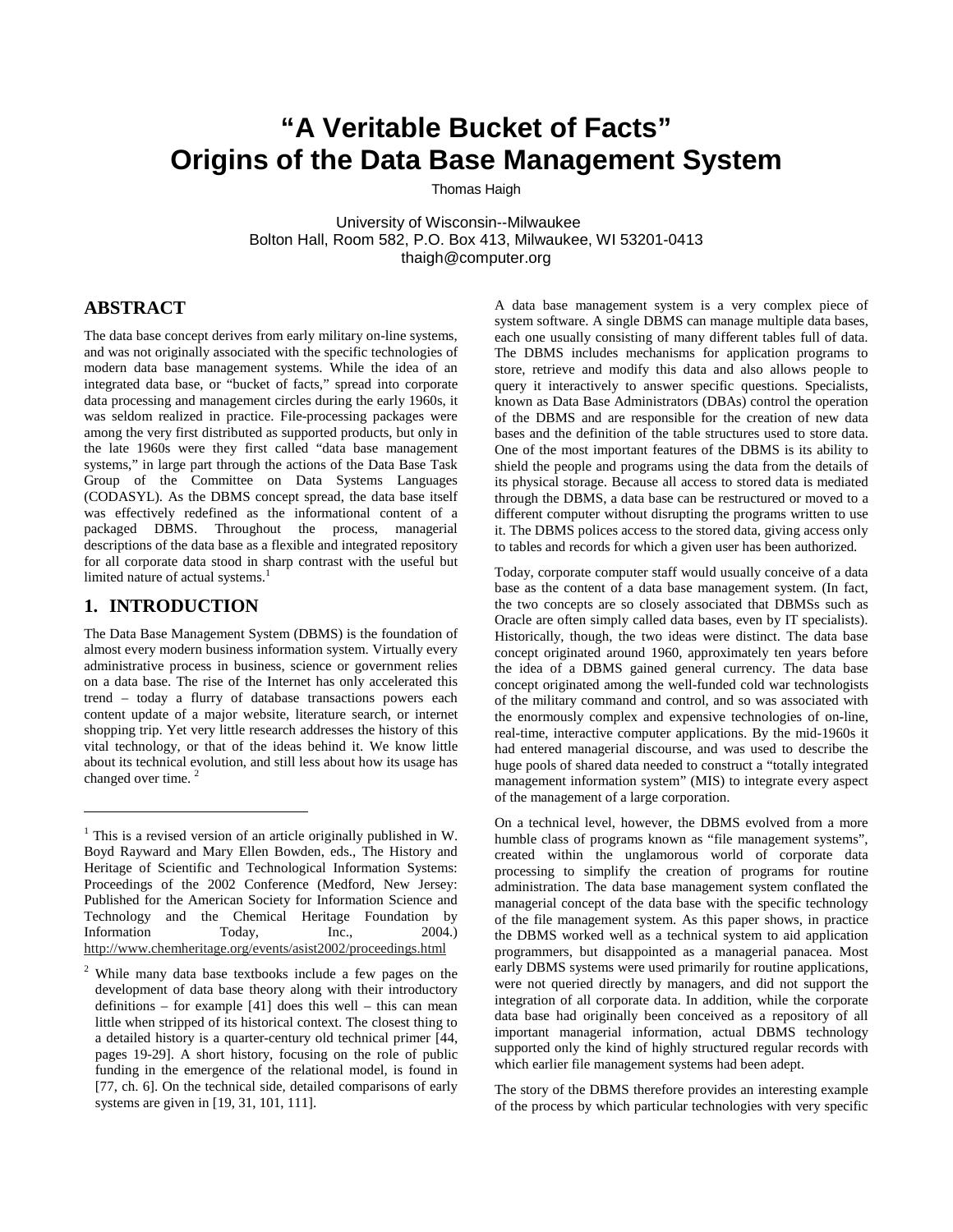qualities and distinctive strengths and weaknesses are promoted instead as universal solutions. The same pattern has been seen many times: in early discussion of information retrieval as a problem that could be solved for the general case, with the christening of computers as information technology, and with more recent attempts to sell systems for "data warehousing", "data mining" or "knowledge management" as universally applicable technical solutions to organizational needs. In all these cases, acceptance of the idea of information as a generalized quantity that can be stored in and processed by machines serves to elide the difference between very broad human or managerial concepts of information and the far more constrained capabilities of specific automated systems.

### **2. THE DATA BASE AND THE MANAGEMENT INFORMATION SYSTEM**

During the 1970s, when data base management systems were first promoted to corporate managers, they were sold as the technological means by which all of a company's computerized information could be assimilated into a single integrated pool of data. This idea was not, however, a new one. Indeed, its widespread discussion among experts on the managerial applications of computers dates back to the late 1950s, several years before the term "data base" was used in this context. To understand the initial concept of the data base, and its appeal, we must therefore begin by examining the concept of the Management Information System (MIS).

In March 1960, a senior representative of Arthur D. Little, then the largest and longest established management consulting firm, addressed his colleagues at a conference organized by the American Management Association to discuss new applications of computer technology to the problems of corporate administration [102]. Milton D. Stone was, like many of his fellow speakers, enthusing about the incredible potential of the Management Information System, then a very new and very exciting concept [48]. MIS, a concept unveiled to the managerial public for the first time only a year later, was already well on the way to becoming the single most widely discussed concept in the corporate computing world of the 1960s – promoted relentlessly by consultants, "systems men" (corporate staff specialists in administrative management), computer experts and computer manufacturers. Its advocates suggested that the best use of the computer, the only one to truly exploit its potential, was to build an enormous automated system capable of providing to each and every manager in an entire corporation every last piece of information necessary for the performance of their duties, in a timely fashion. It would reach, as Stone put it, "from board chairman to straw boss", and include sophisticated modeling and forecasting capabilities as well as simple factual reporting. [102, page 17].

Data processing was already well entrenched as the dominant name for administrative computing [47], but MIS enthusiasts suggested that this conservative and evolutionary approach wasted the power of the computer on mere clerical automation. MIS was intended to remove these expensive and unfamiliar machines from the too-pedantic hands of the accountant (who held "prejudices born of a lifetime of education and practice in the world of fineruled yellow analysis pads") and from former punched-card supervisor or "data processing technician", dismissed by Stone as

a drone who would follow whatever instructions were placed in front of him.

These early, rather vague, concepts of data pools embedded the assumption that all relevant information, whether internal or external, past or future, economic or human, could be accommodated within a single structure. The 1950s had seen a sudden proliferation of discussion about information within a number of different fields. Shannon's mathematical theory of digital communication [98] was picked up as a powerful metaphor within the nascent meta-discipline of cybernetics. Librarians specializing in scientific and technical fields began to speak of themselves as information scientists [112], while researchers attempting to automate record searching started to call this work information retrieval [17, 76]. Glowing reports in *Fortune* magazine informed businessmen of the power of information theory [12] and of information retrieval [11]. In 1958, the combination of computers, operations research methods and simulation was first dubbed "information technology" [62]. Information was in the air, as a kind of universal solution to the various ills of business, science and government.

It was men such as Stone who first introduced managers to the idea of information as a generalized, abstract entity, separate from the forms, reports, files and memos in which it had previously been embodied. Stone recognized that a flexible and complete MIS could only be constructed if a firm's entire mass of paperwork could be computerized and integrated "to produce an interrelated body of useful data, or information." He suggested that "this body of data, a veritable 'bucket of facts,' [was] the source into which information seeking ladles of various sizes and shapes are thrust in different locations" [102, page 17]. Others, working with similar ideas, came up with other phrases over the next few years. Another consultant suggested that the office of the future would revolve around a "data hub", defined as "a central source of information that can serve as an instant inquiry station for executives who need data for decisions." [110] Representatives of Shell Oil spoke of the need for an "electronic data bank, or pool of information, from which reports of many types can be drawn."  $[51, 60]$ .<sup>3</sup>

These buckets, pools and hubs seem quaint and rather unhelpful metaphors today, and indeed those trying to construct them using the technology of the 1960s were doomed to disappointment. Rather than flowing smoothly and easily into an ocean of knowledge, information instead coagulated messily around the small memories, tape drives, and inflexible file structures of early mainframes. Yet, if we can step back for a moment from the familiarity of the phase "data base", unknown in data processing circles as Stone spoke, is not a base of data even stranger, even more metaphorical, than a pool, bucket, hub or bank? These metaphors all serve to construct a particular version of information, in which the richness of social meaning that structures and supports information in its more specific manifestations (a parts list, a sales forecast, a letter of complaint) has been stripped away, leaving behind an inert substance that can

<sup>&</sup>lt;sup>3</sup> It is worth pointing out in this context that Edgar F. Codd, creator of the relational data base model, informed the world of his invention in a paper entitled "A Relational Model for Large Shared *Databanks*" [33]. Even in 1970 the term was far from dead.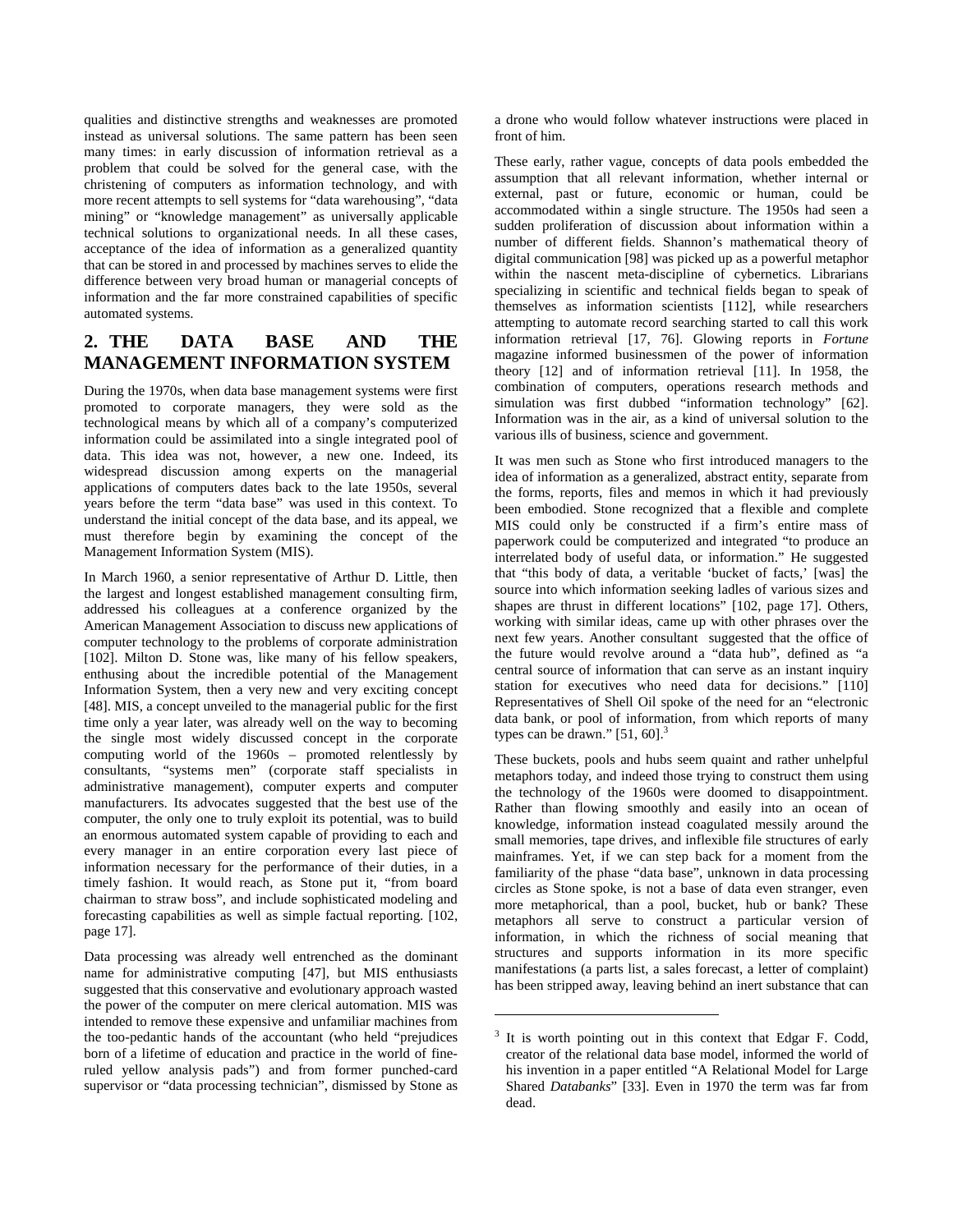be stored, refined or piped as necessary. It implied that a single kind of technology or expertise, and therefore a single group of skilled professionals, could process information of any kind.

By the late 1960s, however, "data base" was a common expression in corporate computing circles, largely replacing the hubs, buckets and pools in which data had previously been rhetorically housed. This term was imported from the world of military command and control systems. It originated in or before 1960, probably as part of the famous SAGE anti-aircraft

command and control network. SAGE [40] [56] was far more complex than any other computer project of the 1950s, and was the first major system to run in "real-time" – responding immediately to requests from its users and to reports from its sensors. As a result, SAGE had to present an up-to-date and consistent representation of the various bombers, fighters and bases to all its users. The System Development Corporation [10], a RAND Corporation group spun-off to develop the software for SAGE, had adopted the term "data base" to describe the shared collection of data on which all these views were based.



**Figure 1:** The SAGE system integrated data from many different sources (shown here as the "input system") and provided selective views of the overall situation via video consoles (shown here as the "display system"). Information was consolidated in the "central computer" (not shown). Developers of SAGE software may have been the first to use the term "data base" to describe a centralized body of data shared between many different subsystems. The image is taken from [58].

SDC actively promoted the data base concept for military and business use. Its interest in general purpose data base systems was part of its attempt to find new markets for its unique expertise in the creation of large, interactive systems. During the late 1950s and early 1960s, SDC held by far the world's largest concentration of programmers with experience in large-scale, realtime systems [94]. It paid particular attention to the fashionable area of "time-sharing" computer systems, in which one computer was used interactively by several people, each free to run whatever programs they required. Because computers were then

large and expensive, time-sharing promised to make generalpurpose, interactive computer use by non-specialists a commercial reality for the first time. SDC invested heavily in this area [4], and identified "computer-centered data base systems" as a key application of time-shared systems – hosting (in collaboration with military agencies) two symposia on the topic in 1964 and 1965. [104].

The SDC Data Base Symposia were crucial in spreading the data base concept beyond the world of real-time military contractors.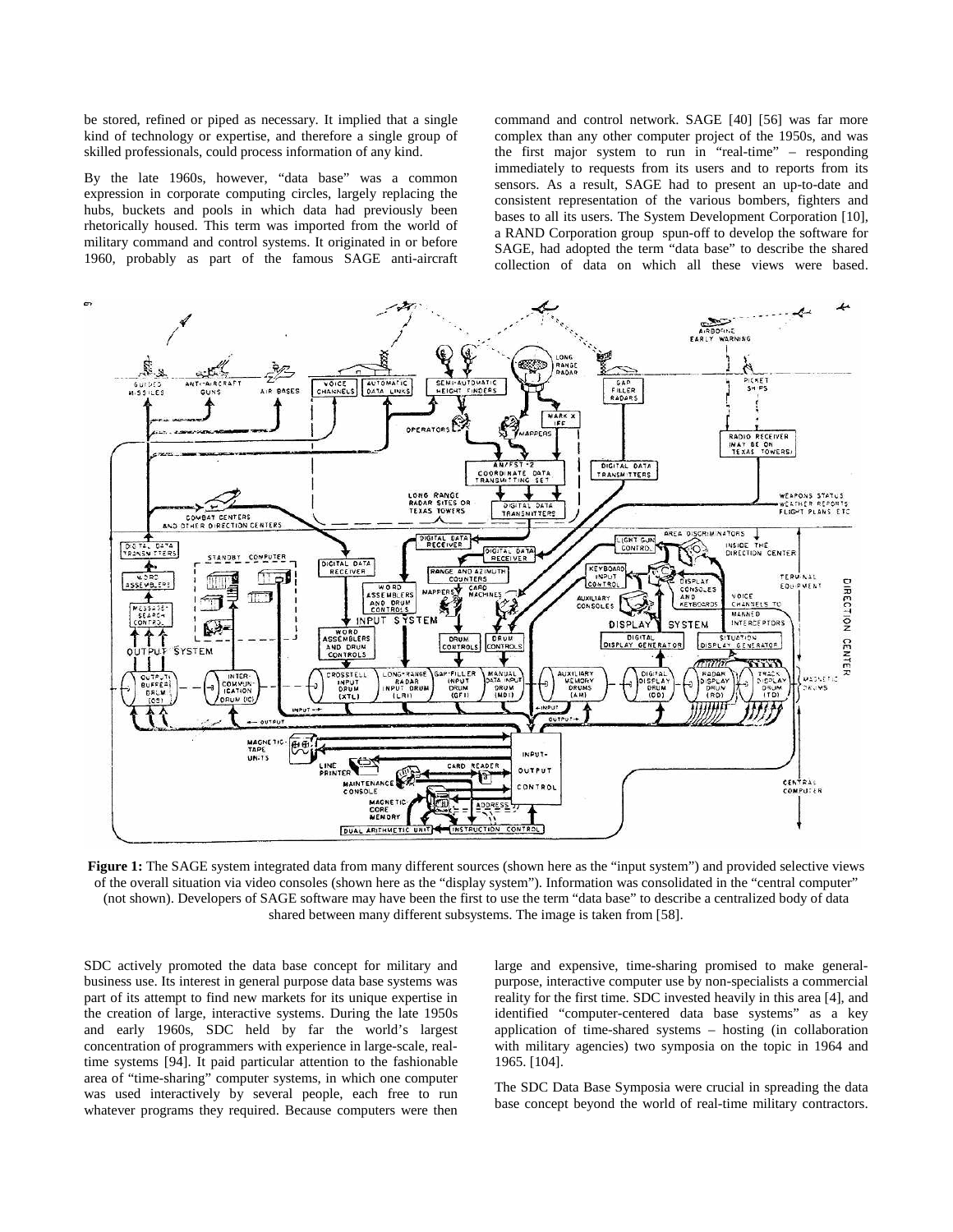The approximately 185 participants at the second symposium included high-ranking military officials, business data processing celebrities, and corporate and academic researchers. Reporting on the event in *Datamation*, the leading trade magazine of business computing, Robert V. Head observed that data bases had already unleashed the "biggest single strike" of new jargon "since the great time-sharing goldrush of 1963," leaving potential users "sullen and down-trodden." He concluded by wondering whether it was "possible that users, led by the military, will surrender to these data base systems without a shot being fired in anger." [52, page 41]

It was around this time that the "data base" term made its first appearances in the ongoing discussion of management information systems. In 1965, Harvard accounting professor John Dearden was using the term "data base" to describe the truly important set of corporate facts and figures that had to be shared between different areas within a business [39]. Within the more technical literature it appeared as a means of pooling information from different files, so that each piece of data would be stored only once. Its great advantage would be "to permit categories of information to be added, deleted, expanded and otherwise revised, without completely redesigning the file or reprogramming the retrieval routines" [99, page 4].

The idea of the data base as a physical pool of data underlying an MIS was given an early, clear and highly influential statement by Head, who defined the data base as the bottom level of a pyramidal structure [53]. The data base pooled information from all the company's operational systems, and on top of it were erected reporting systems and models to inform higher level managers. [48, 45-50]. The metaphor fit very nicely with the idea of a data *base* supporting the rest of the information system. This obviated the need for systems experts to determine in advance exactly what information each manager would require. Instead managers could interrogate the data base and receive whatever information they needed. The data base was often called a "reservoir" of information [54, 61, 113, page 30].



#### **Figure 2:** Head's concept of the data base as the support for other components of the management information system [53] was highly influential.

SDC's attempt to push the data base concept into civilian discourse worked well. The term data base carried some specific associations, based on the particular characteristics of firms like SDC and of military command and control projects. One of these

associations was with the idea of real-time operation – the data base would be constantly and, if possible, automatically updated with current information gathered from a number of different sources. It was also assumed that, as in SAGE, a data base could be "interrogated" in real-time by its users, answering questions interactively within seconds. In addition, the data base would be shared among many different programs, each one using only a subset of the overall information contained within it.

In contrast, SDC's attempts to sell its own technology as a means of realizing this goal were not nearly as successful. SDC had used its data base symposia to showcase its own on-line systems [16], funded with military money, all of which ran on the special, and hugely expensive, computers developed for SAGE. [104]. SDC's most ambitious attempt to commercialize data base technology came with a system called CDMS (the Commercial Data Management System), a derivative of an earlier system called TDMS (Time-shared Data Management System) developed under contract from ARPA (Advanced Research Projects Agency) and given trial usage at military installations. These systems were intended to allow non-programmers to create data base structures, load data into them and then issue queries and retrieve their results on-line. Attempts to sell the TDMS computer program failed because it was expensive, needed a powerful computer all to itself, and could run only on SDC's own custom-developed operating system. Attempts to rent use of CDMS through terminals connected to centralized computers were equally unsuccessful. [10, pages 116-121, 101, 107].

In the late 1960s, the much discussed administrative data base remained a dream without any clear technological avenue of fulfillment. These early attempts to provide managers with interactive, on-line access to data stored in computer files suffered from a number of problems. These included the enormously expensive nature of the technology, a lack of interest on the part of most managers, and the largely unaddressed problems of taking data from all the routine, operational systems (payroll, accounting, inventory, billing and so on) and somehow integrating it and making it available inside the data base.

### **3. FILE MANAGEMENT SYSTEMS AND DATA PROCESSING**

Besides the rather ill-defined concept of the "data base" the other main intellectual ingredient of the Data Base Management System, and the key technological foundation for the actual data base management systems of the 1970s, was the "file management system" (together with its close relation, the "report generator"). File management systems were intended to reduce the cost of producing routine administrative programs, and to make the finished programs easier to change and maintain. Report generation systems made it easier to produce printed reports based on particular criteria. These ideas, unlike the data base concept itself, were indigenous to the world of administrative data processing, where they had slowly evolved. Whereas the data base reflected a focus "blue sky" technology, on-line operation, scientific genius and enormous expense, these file management systems were initially oriented toward clerical tasks, were used and appreciated primarily by programmers and data processing supervisors, lacked features for interactive or on-line use, and did not cost much. Rather than glamorous managerial systems, they were humble but highly effective tools for computer technicians.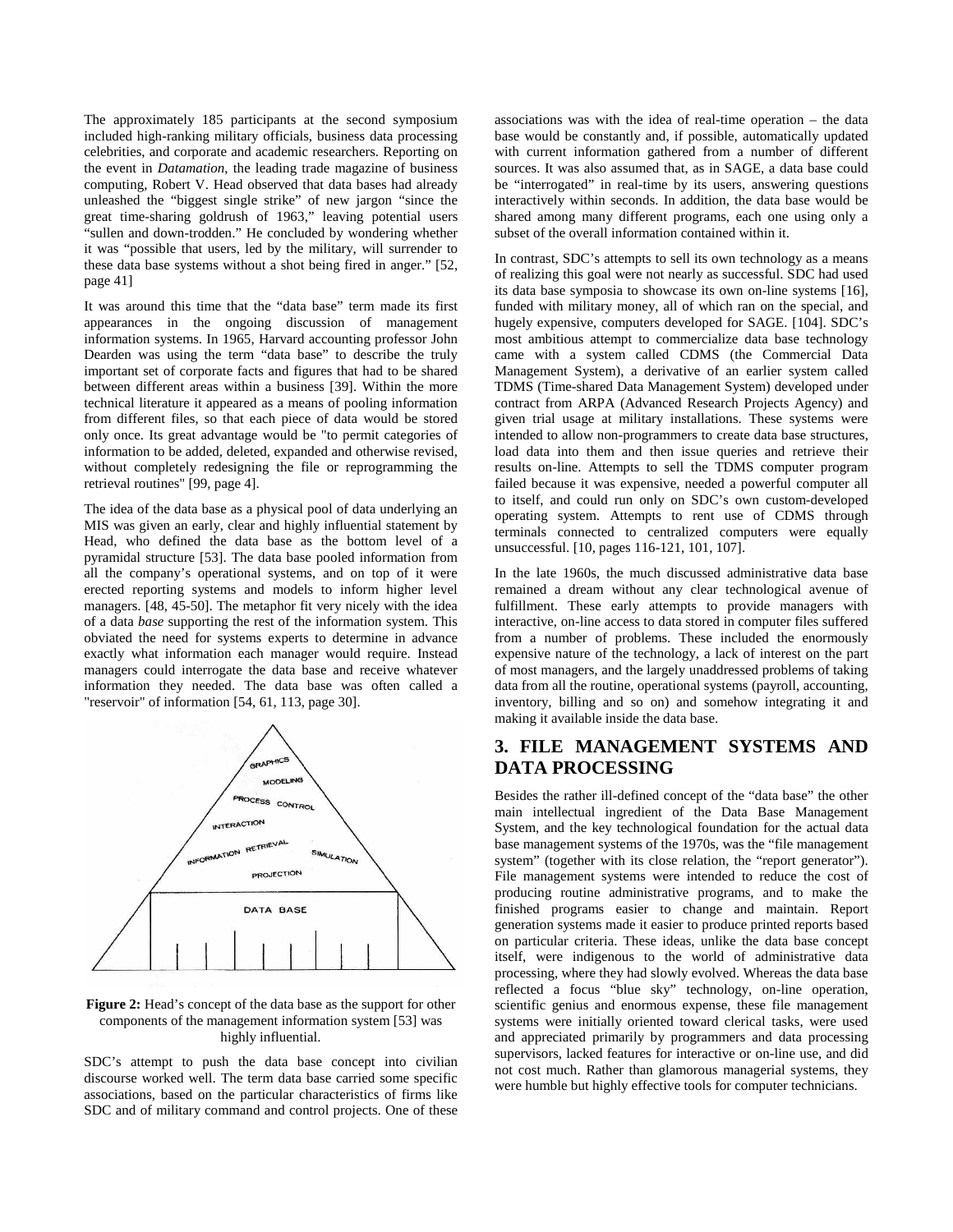The need for such tools became apparent during the mid-1950s, as soon as computers were first applied to administrative tasks. Pioneering computer users had soon discovered that apparently simple clerical data processing activities, of the kind looked-down upon by enthusiasts for MIS, were far from trivial in practice. The pioneers of the late 1950s and early 1960s developed many new techniques and approaches as they struggled to contain programming and operations costs while maximizing flexibility. The techniques used to store data on tape were taken from existing punched card methods. Indeed the concepts of records, files, fields, special codes to mark the beginning and end of files, and the "merging" information from one file to another (all still ubiquitous in computer systems today) all have their origins in punched card systems. 4

The first generation of American data processing installations spent much more and took far longer than expected to get their machines up and running. From General Electric's famous 1954 use of a Univac computer to automate payroll processing [81], data processing managers were shocked by the complexity of programming work and the rigid requirements computer technology imposed on areas such as data entry and the handling of special cases. Like punched card machines before them, early computers generally worked on one record at a time. The tiny internal memories of early computers, coupled with the inflexible, serial nature of tape storage, meant that a single major job such as payroll might require dozens of programs to be run one after another, each reading and writing information from several tapes [47].

File management systems evolved from the reuse of subroutines written to handle input and output tasks within application programs. Early computer programs included all the instructions necessary to specify the minute details of reading and writing information from tape or disk, and were forced to check regularly whether a particular record had yet been retrieved [69, 178-204]. Skilled programmers spent much of their time crafting routines to read records from tapes and print lines on paper, dealing each time

with the many errors, synchronization problems, tape jams and so on that could frustrate their task. Programming groups soon hit on the idea of producing a single set of well written and reusable subroutines to handle these chores. Standard code was modified slightly to fit the particular situation and then inserted into each application program. Technological change also played a part. Application programs were closely tied to particular hardware configurations– even changing the tape drive used for temporary storage required considerable editing work, while adapting a program to make efficient use of more memory or additional tape drives involved a fundamental rewrite. The problem was compounded as companies attempted to reap the benefits of automation by using the output of one major application as the input to another, for example by linking their production scheduling system to their inventory control system, their accounts receivable system and their billing system. As computer manufacturers began to build more powerful capabilities into their data processing hardware, including buffers and auxiliary processing units to smooth the flow of data, the programming required to read and write records on tape became more complex. As a result, computer manufacturers began to supply their customers with standard functions to optimize these tasks [9, pages 181-185]. This made it easier to create new programs, but did little to help with other problems.

Another problem was the difficulty in extracting information from the computer – while daily, weekly or monthly runs of different parts of a payroll system might each produce voluminous printed reports, the only way to obtain a special report was to write another program. If a manager needed to tabulate data in a different way, or to include only a subset of the original records in the calculations, he could either wait for a programmer to become available or wade through the printout tallying records manually. By the late 1950s, the more innovative data processing teams had begun to address this through the creation of "report generation" programs, into which programmers fed a descriptions of the output desired and of the organization of the data inside the relevant "master files" and were rewarded with the desired reports. The work of General Electric's team at the Hanford Nuclear Reservation [72, 73] on its IBM 702 (IBM's first large computer designed primarily for administrative use) was particularly important in the establishment of these techniques.

File management systems had their origin in the use of similar techniques to create and update data files, as well as retrieve information from them. The most important initial areas were generalized routines to sort data into a particular order (a very important operation, and one that tape-based computers were very bad at doing compared to earlier punched card machines) and perform other routine maintenance operations on files. Because one major application might contain dozens of small programs, each reading and writing certain files, it might otherwise take Herculean efforts on the part of the programming staff to do something as simple as adding an extra digit to the employee number. By separating generalized file manipulation code from standardized descriptions of the record format used in each file, these approaches began to make it easier for programmers to modify record formats without completely rewriting programs. Such routines were written by the programming teams working inside computer using companies. In the early days of computing, it was common for system or utility programs of this kind to be shared freely, most notably through the SHARE user group established for users of large IBM computers [1]. During the late-

 $4$  By the 1940s, most punched cards included 80 columns of data. each one of which coded a single number or letter. Information within each card was grouped into fields, each occupying a fixed width within each record card. Consider a factory using punched cards to process its payroll [67]. Some fields needed only one column – for example sex (M or F). Other fields, such as last name, might be assigned a dozen columns. Each record would be punched onto one, or in some cases several, of the cards in the deck. The complete deck representing all the factory workers was known as a file, by analogy with conventional paper records. Each record card within the file had to follow exactly the same layout of fields, and to process a particular job the machine operators had to rewire the control panel of each machine (such as sorter, collator, or tabulator) to reflect this specific field layout. (Many jobs involved "merging" information from several files – for example combining wage information from the "master file" of personnel cards with the attendance information punched onto a weekly punched card by an IBM time clock). The concepts of file, record, and field were transferred directly to tape storage – though the records were now laid out sequentially along the strip of magnetic tape. Additional codes were introduced to mark the beginning and end of files and provide checks against corrupted data.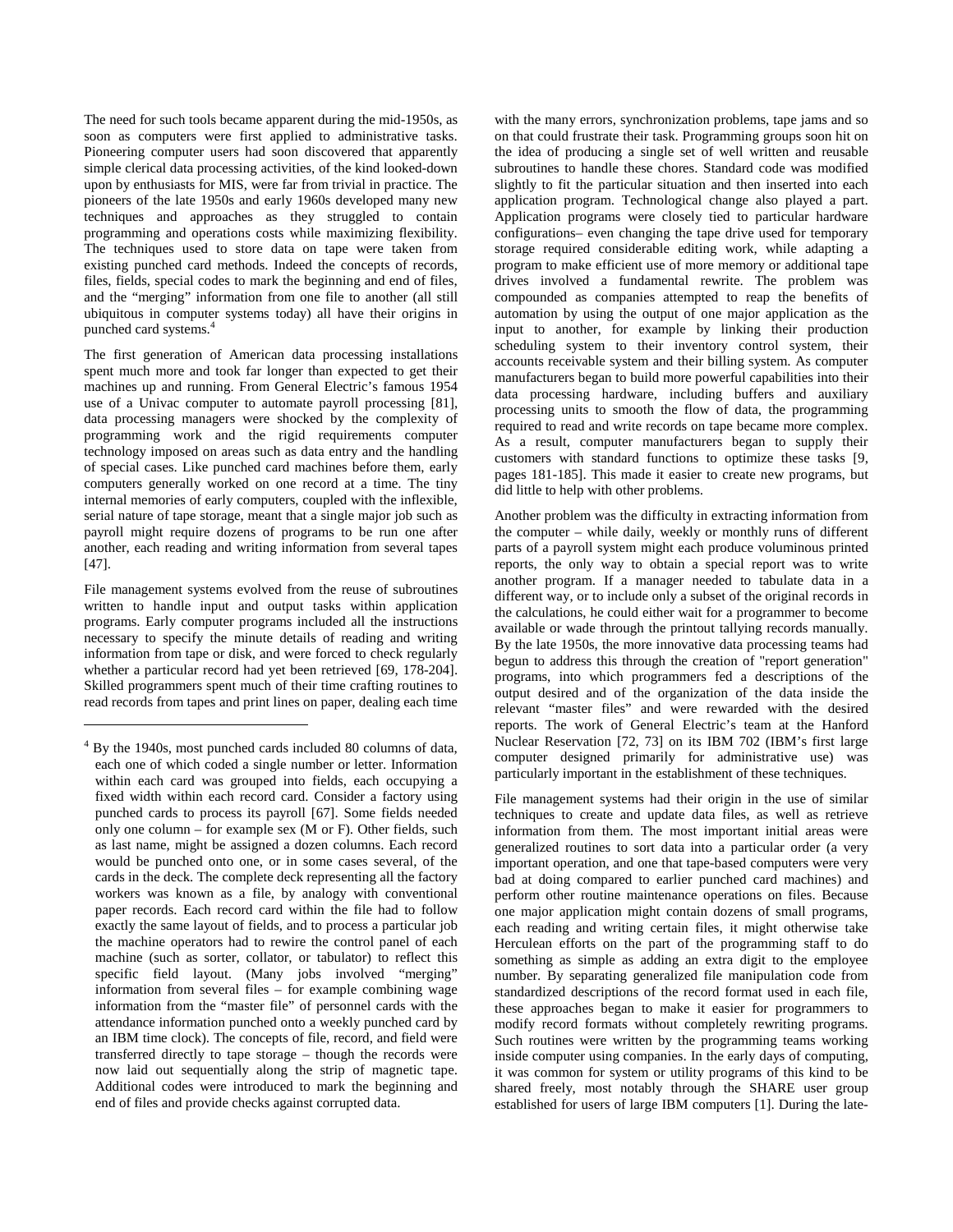1950s SHARE coordinated efforts to develop General Electric's report generation system into more powerful systems for the IBM 709 called 9PAC, and a related project for the IBM 704 called SURGE. 5

File management systems also proved an important niche for the nascent independent software package industry. Mark IV – the most successful product of the early independent software industry – was a file management system descended from report software produced for the Douglas Aircraft Company [43, 88, 89].

## **4. RANDOM ACCESS STORAGE**

These file management techniques were very useful with tape storage, but when firms began to start storing their data on disk drives, the extra complexity of programming random access data storage and retrieval made their use almost essential. The disk drive was first offered as a standard option for most major computer systems in 1962 [2, 100, 109], though it had been available in a handful of IBM systems a little earlier. Whereas tape had previously been the only way of magnetically storing reasonably large files of information, it was suddenly possible to hold up to one billion characters of data on the disk drives connected to a single large IBM computer.

Disk technology progressed rapidly, and by the mid-1960s disks were standard options on many of the newly announced "third generation systems", along with operating systems, large memories, remote terminals, and other features marketed as the key to on-line application development [91]. Disk storage promised to bring the MIS dream of a fully integrated system much closer to reality. A large disk system appeared to be the physical bucket into which facts could be placed, and from which they could be checked, retrieved and updated by many different application programs.

In tape storage, records were generally sorted into a particular order and placed one after another along the tape. This was a fundamental limitation, because, as with today's video tapes, it might be necessary to wind through the entire tape to reach a desired spot. Users would still need to keep paper files, or leaf though big piles of routine printout, to get speedy access to a

specific record. Disk drives, however, offered "random access" storage, giving almost instant access to any part of a disk. This promised to allow the speedy retrieval of specific data as needed, making it much easier to create special reports or to build on-line business systems such as the celebrated SABRE airline reservation system [34, 83]. Random access promised almost instant record retrieval, but although it was easy to order the computer to read a particular part of a disk (such as drive 4, platter 5, side 1, track 3, sector 15), there was no easy way to jump straight to a particular record (e.g. customer account 15274). One could, of course, keep the records sorted in order, but this would require an enormous amount of work rearranging the existing records every time a new one was added. Programmers experimented with a variety of strategies to arrange and index data on random access devices [69]. No single technique was suitable for all situations, and most of them were very complicated to program.

Another set of problems was caused by having several programs share a single disk, each using different program code to read and write records. Among these problems were the risk that an errant program might scramble an area of the disk holding information belonging to another, the overhead imposed by writing several different versions of the code required to handle complex indexing techniques, and the certainty that at some point the physical layout of the disk storage would be change (for example to shift a growing file to its own disk and expand the storage areas for the remaining ones) and all the programs would have to be modified at once.

The most obvious way to deal with this enormous increase in complexity was to rely on a new breed of generalized file management systems built to work with random access discs [22, 24]. These systems were intended to speed program development, reduce maintenance costs, shield application programs from the consequences of changes in the physical disk layout and make it easier to selectively retrieve records based on their contents.

By the end of the 1960s, every major computer manufacturer offered at least one piece of advanced file management software. These were usually based on the expansion of systems originally produced for use within a single organization. The most innovative, and influential, of these systems was General Electric's Integrated Data Store (IDS), created by Charles W. Bachman. IDS began life circa 1963, as part of an effort known internally as "Integrated Systems Project II." Its goal was the production of an integrated system for production control, flexible enough to be easily customizable by GE's many departments but powerful enough to give rapid results to queries on production scheduling and inventory levels while automatically placing orders and calculating the optimum order quantities. The resulting system, MIACS (sometimes, but not always, Manufacturing Information And Control System) relied on IDS to handle its data storage and retrieval needs. The project was very much in keeping with the early 1960s push to create integrated MIS systems, and Bachman recalls that top management were told that the project name stood for *Management* Information And Control System [6].

Manufacturing involves the assembling of multiple components into larger parts, which themselves usually serve as components in one of more kinds of larger assemblage. The need to solve this "parts explosion" problem made it particularly important for IDS to support the creation of linkages between different kinds of

<sup>5</sup> According to Charles W. Bachman, SHARE's SURGE project began as an attempt to modify the Hanford Report Generator for use with the IBM 704 but eventually took a different direction. The 9PAC system for the IBM 709, however, was produced by a different SHARE committee and appears to have been widely used. Although 9PAC was used exclusively with tape storage, it did permit the creation of hierarchical relationships between records. Child records were simply stored on tape immediate following their parent records. Data definitions for the file were stored in a header. [6] The project included a Report Generator and a Generalized File Maintenance system in its creators aimed to incorporate capabilities for calculated updates and modifications to the format of existing files. Specifications for the latter are in [70]. Their shared file structure is described in [71]. The series of SHARE Secretarial Distributions sent to all IBM 709 sites include much discussion of the project, including a series of drafts of documentation, requests for information, comments and suggestions. The 9PAC Subcommittee of the SHARE Data Processing Committee was formed in late May or early June of 1959.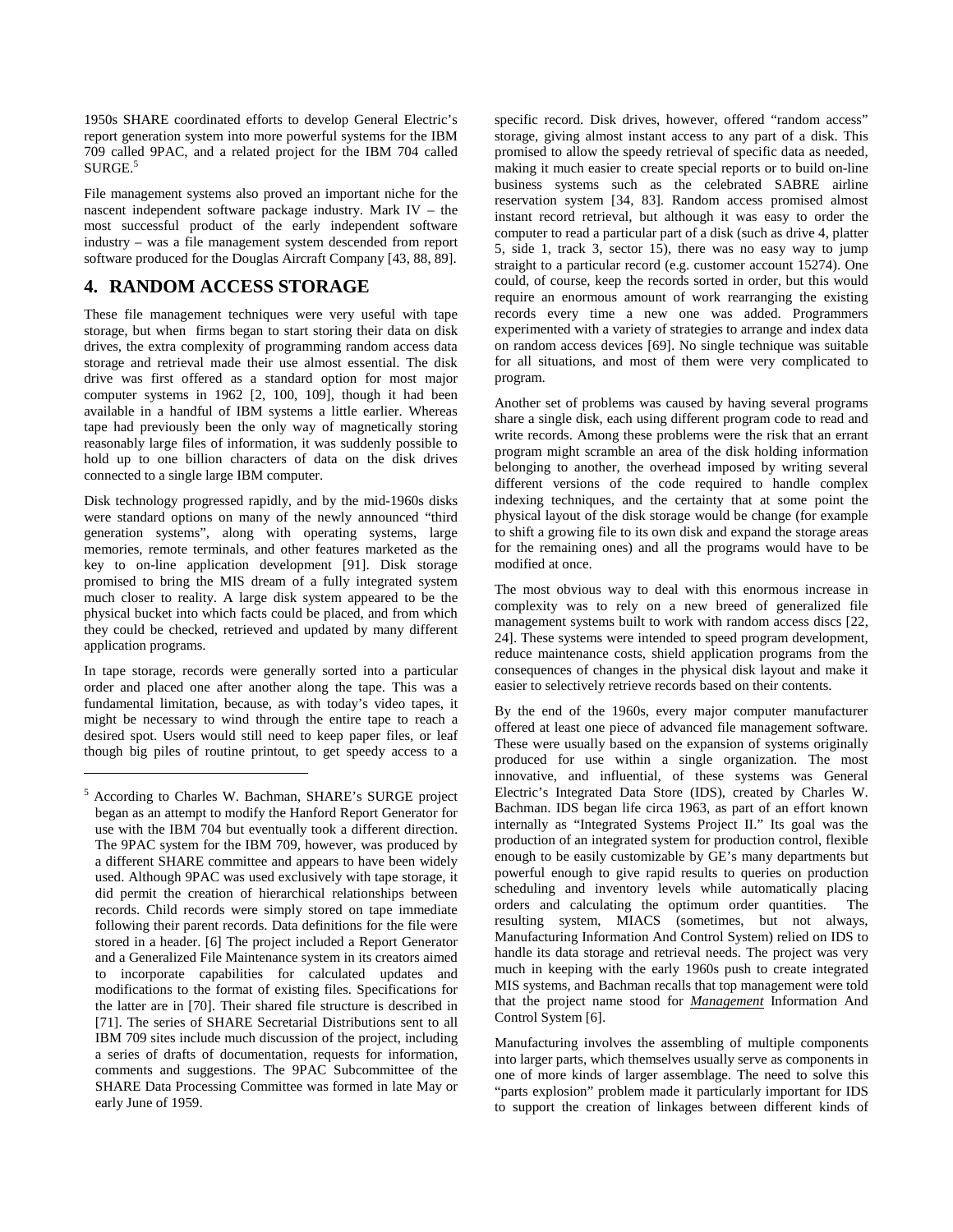record. While earlier systems had supported the idea of sub records, stored sequentially and hierarchically within master records, IDS was much more flexible. This generalized concept of linkages between record types, known later as the "network data model" was a major influence on early DBMS implementations. 6

IDS was designed from the beginning for use with disk drives. It took over an entire GE 225 computer, providing basic operating system functions including an early implementation of paged virtual memory to squeeze out maximum performance from the 8K standard memory of the 225. The task scheduler for the MIACS application itself relied on IDS to store data. MIACS application programs (written in General Electric's own GECOM language) used simple instructions to navigate through the relationships between records and to STORE, GET, MODIFY or DELETE records one at a time. In the first implementation of IDS, a preprocessor replaced these special instructions with the appropriate strings of assembly instructions. However, efficiency concerns forced a switch to a different approach, where IDS performed this expansion interpretatively, combining the requested operation with metadata about the record type involved. This part of IDS remained resident in memory, waiting to deal with data requests from the application programs [6].

A few years later, around 1965, the first version of what eventually became IBM's Information Management System (IMS) was produced by IBM in collaboration with North American Rockwell to handle the proliferation of parts involved in the Apollo program [13]. The original version of this application, known as Generalized Update Access Method, ran on an IBM 7010 computer, and used a specialized hierarchical file management system to store its data on disk. IBM and NAA also developed a system called RATS (Remote Access Terminal System) so that interactive application programs could be accessed via terminals. In 1966 work began on a new version created to run as an application under OS/360 on the new System 360 machines, and it was this version that IBM distributed to other customers from 1968 onward. Like IDS, IMS was used by application programmers, using packaged procedures to embed data handling capabilities in their code. The OS/360 version allowed one memory resident copy of IMS to simultaneously service the data needs of multiple application tasks [26, 84].

General Electric offered an improved version of IDS to users of its computers, and IBM did the same with IMS. During the 1960s

computer vendors "bundled" their software with hardware, using it as a free promotional tool to entice users into buying computers.

#### **5. THE DATA BASE MANAGEMENT SYSTEM AND THE DBTG**

The technological innovation represented by systems such as IDS was paralleled by conceptual developments. Until about 1968, the concepts of data bases and file management systems remained largely distinct. The data base was used interactively on-line, could be used by non-specialists and was closely associated with the MIS and the idea of a single huge reservoir of corporate information. File management systems were used primarily by programmers, to reduce development and maintenance costs for routine data processing applications. The most advanced file management systems were beginning to add features to make it easier to pool information from multiple files, and efforts were underway to add on-line access [18].

Combining the *data base* and the file *management system* created the Data Base Management System. The DBMS idea was shaped and promoted through the work of a body called the Data Base Task Group (DBTG), an ad-hoc committee of the computer industry group CODASYL (Committee On Data SYstems Languages). CODASYL's focus was the creation of data processing standards, and it is best known for its work designing and maintaining the COBOL programming language used for most business application programming from the late 1960s to the early 1990s. The DBTG was chaired by William Olle of RCA (then a manufacturer of mainframe computers) and its members were drawn from computer vendors, universities, consulting companies and a few large companies making heavy use of computers in their own business operations. Charles Bachman, the creator of IDS, was an early member of the committee and promoted the ideas he developed for IDS as the basis for its work.

As its name suggests, the DBMS was intended to be a new kind of product, extending the capabilities of existing file management systems to support the kind of advanced, on-line, interactive capabilities and huge integrated data stores associated with the data base concept. This was, in many ways, the endpoint of a natural evolution. The DBTG was dominated by the same manufacturers who were adding features to their file management systems and had begun to promote them as supporting, or even being, Management Information Systems [108]. The purpose of the DBTG was to define the capabilities of these new systems, and to develop new standards for them. Its creation was prompted by the realization within CODASYL that COBOL, while doing a great deal to standardize data storage on tape systems and to separate record definitions from program logic, was entirely inadequate when faced with the challenge of random access, disk based storage [80]. On its formation in October 1965 the DBTG had originally been called the List Processing Task Force (its name was changed only in 1967).<sup>7</sup>

In 1969 the DBTG released its first major report on what it now called "Data Base Management Systems". Despite lobbying by firms such as General Electric to get their own systems adopted as

<sup>&</sup>lt;sup>6</sup> IDS is often, and with some justification, called the first data base management system. On a technical level, it was years ahead of its time and pioneered many important techniques. Powerful as it was, however, the initial version of IDS lacked some of the features associated with later systems and formalized in the CODASYL definition of a DBMS. Record definitions were punched directly onto cards in a special format rather than being defined and modified via a data definition language. It did not provide an interface for ad-hoc querying, or support for online access, since it was created purely to support the MIACS application. It did not provide different views or subsets of the overall database to different users. Neither did it support multiple databases simultaneously. Just as importantly, nobody at the time called it a data base management system. That concept itself did not exist at the time.

 $7$  The phrase "data base management system" was used at least once before the renaming of the DBTG, to describe IBM's forthcoming Generalized Information System (GIS) [18].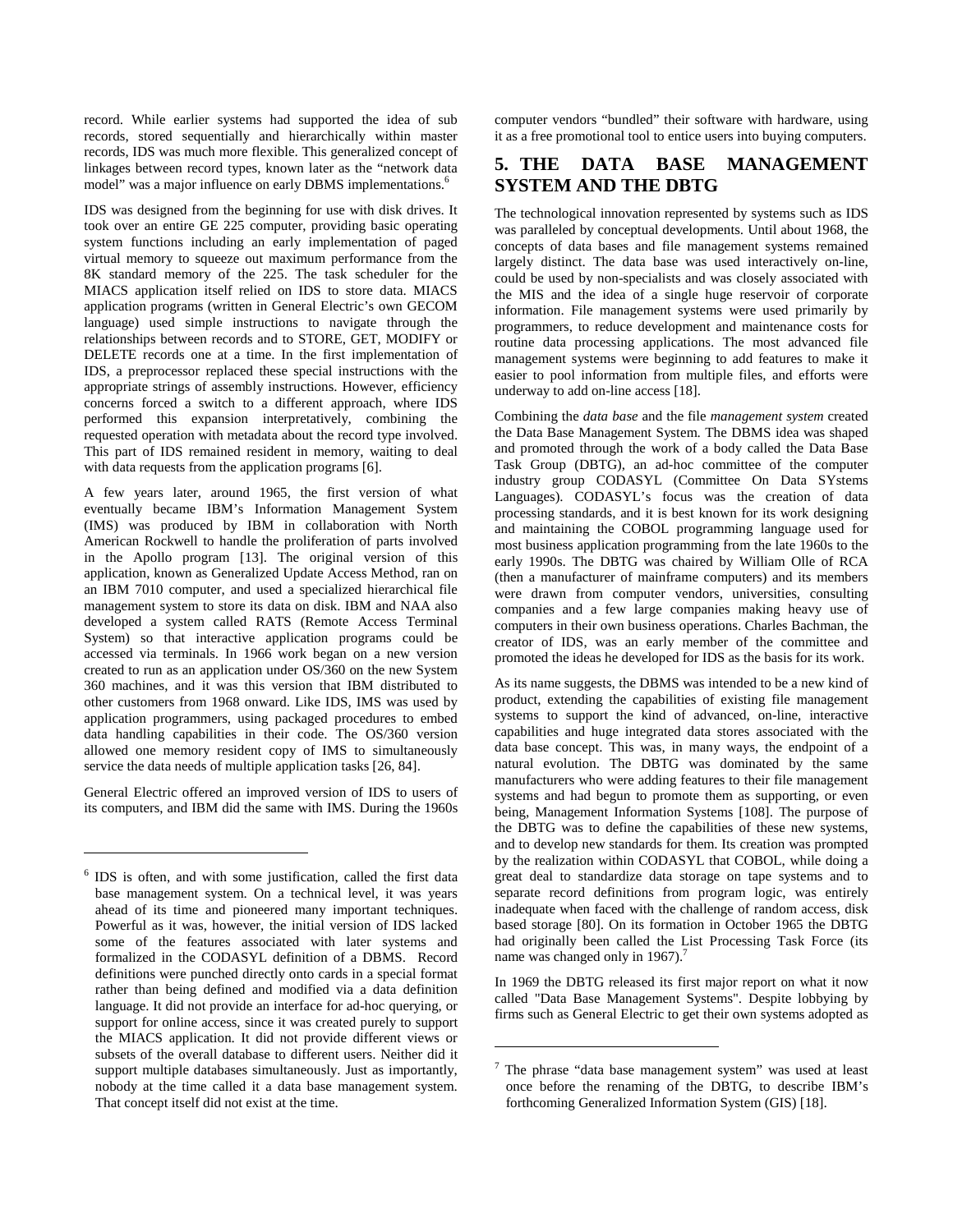the basis for a new standard, the group decided that no single existing system came close to providing the range of features required. Instead, the group surveyed the strengths and weakness of existing systems, and began the attempt to standardize useful characteristics. Work continued, in part because the task group's parent committee was unsatisfied with the original results. In April 1971, a second and definitive major report [30] was issued and officially endorsed by  $\text{CODASYL.}^8$ 

The work of the DBTG provided both a broad conceptual outline for the data base management system, and detailed draft specifications for two specific parts of the over-all system (a data definition language for defining the data base structure, and a separate data manipulation language for accessing the data from within COBOL). It also outlined a way of giving individual programs access to selective or simplified versions of the full data base.

This conceptual framework for the DBMS ultimately proved more influential than the DBTG's detailed proposals. When the CODASYL work is mentioned at all today, it is usually for the propagation of the network data model. Since IDS, a commercial product, used this model prior to the DBTG's establishment this would seem a rather limited contribution to history. In fact, the DBTG appears to have created, or at the very least to have publicly defined for the first time, the very idea of the data base management system as we know it today.

The DBTG provided a new vocabulary with which to discuss these problems, including the separation of the "data definition language" used to define data base structures from the "data manipulation language" used by application programmers to work with the data itself. $\overline{9}$  Its final contribution was to insist that a

standard DBMS allow more complex linkages to be established between different files (or, as they were now to be called, record types) within the same data base. The DBMS was intended to make these relationships (or, as the DBTG called them, "sets") as explicit and enforceable as previous file management systems had made the specification of fields within an individual file. Because most of the logic to maintain these relationships had previously been hidden within individual programs, placing relationships inside the DBMS along with the data itself ensured that all application programs and user requests would have access to them. The DBTG also decided that while the hierarchical approach used by systems such as IMS was good for some things, it proved unduly restrictive when applied to others. It instead specified a "network" model to represent these relationships, allowing the creation of more complex relationships between different groups of records.

Though most of the characteristics that the DBTG specified for a DBMS had already been demonstrated by at least one file management or data base system, it insisted that future systems must provide all of them. A DBMS was expected to provide the efficient, batch-based access for programmers and networked record-linking features that existing systems such as IDS specialized in. However, it was also expected to allow nonprogrammers to use a simple, specially tailored interface to query and update the data base directly – the province of systems such as Mark IV. Likewise, the DBMS was expected to support interactive on-line usage and batch operation with equal felicity.[31].

The term Data Base Management System, almost unknown before its adoption by the DBTG, spread rapidly from 1971 onward. It was applied retroactively to some existing systems, and used to describe virtually every new file management system, regardless of its fidelity to the specific ideas of the DBTG. This accompanies a great deal of publicity, as a flood of textbooks, technical articles and managerially-oriented pieces expounded on the potential of the data base. Following a traumatic transition to third generation equipment, many large corporations were now running powerful computers with large disk drives and flexible, multi-tasking operating systems and beginning to experiment with on-line terminals for data access. Meanwhile, the newly established market for independently produced packaged software was dominated by system software, particularly file management and data base management systems [49]. A 1973 article in *Infosystems*, the leading managerially oriented data processing publication, assured its readers that data base systems were like the aeronautical efforts of the Wright brothers: although carefully planned early efforts had "never developed much lift when applied to the practical realities of processing large files that had

systems) allowed different users and applications to see only a portion of the overall database, allowing selective access to records and potentially shielding the application from changes in the underlying schema – a property referred to as "data independence." The DBTG also separated the Data Manipulation Language (DML) used to add, delete, update and retrieve particular records from the Data Definition Language (DDL) used to define the logical structure of the data base itself. While the DDL was to be a new and universally applicable language, the DML took the form of a set of additions seamlessly integrated into an existing programming language.

The specific proposals were controversial at the time, and several CODASYL members opposed them (including mainframe supplies IBM, RCA and Burroughs). [50] The IBM user groups SHARE and GUIDE went so far as to produce a rival report of its own. [23]. CODASYL's standards for the DBMS languages were not as successful as its work on COBOL, in the sense that no complete implementation of the specification was ever produced. The extensions to COBOL were reworked by a new standing committee into "Journal of Development" form as an official standard, published as [28]. Work on these standards continued into the 1980s, first through a new committee set up within CODASYL, and later at ANSI. This included a FORTRAN DML, to complement the COBOL DML in the earlier reports. [29] But these efforts to standardize a data definition language (DDL) failed to set a marketplace standard, in part because of the unwillingness IBM to commit to the network concepts inherent in the CODASYL model while its own flagship IMS product retained a hierarchical approach [85]. However, most of the advanced systems then under development were influenced to a more or less profound extent by ideas in the CODASYL reports – for a good summary of the most advanced commercial systems of the mid-1970s see [42, 44]

The DBTG standardized terms such as "record" and "set" and "data base" and added some new ones, including "schema" (which remains ubiquitous today) to describe the logical format of data within the data base, and "sub-schema". A sub-schema (similar to what would be called a view in today's relational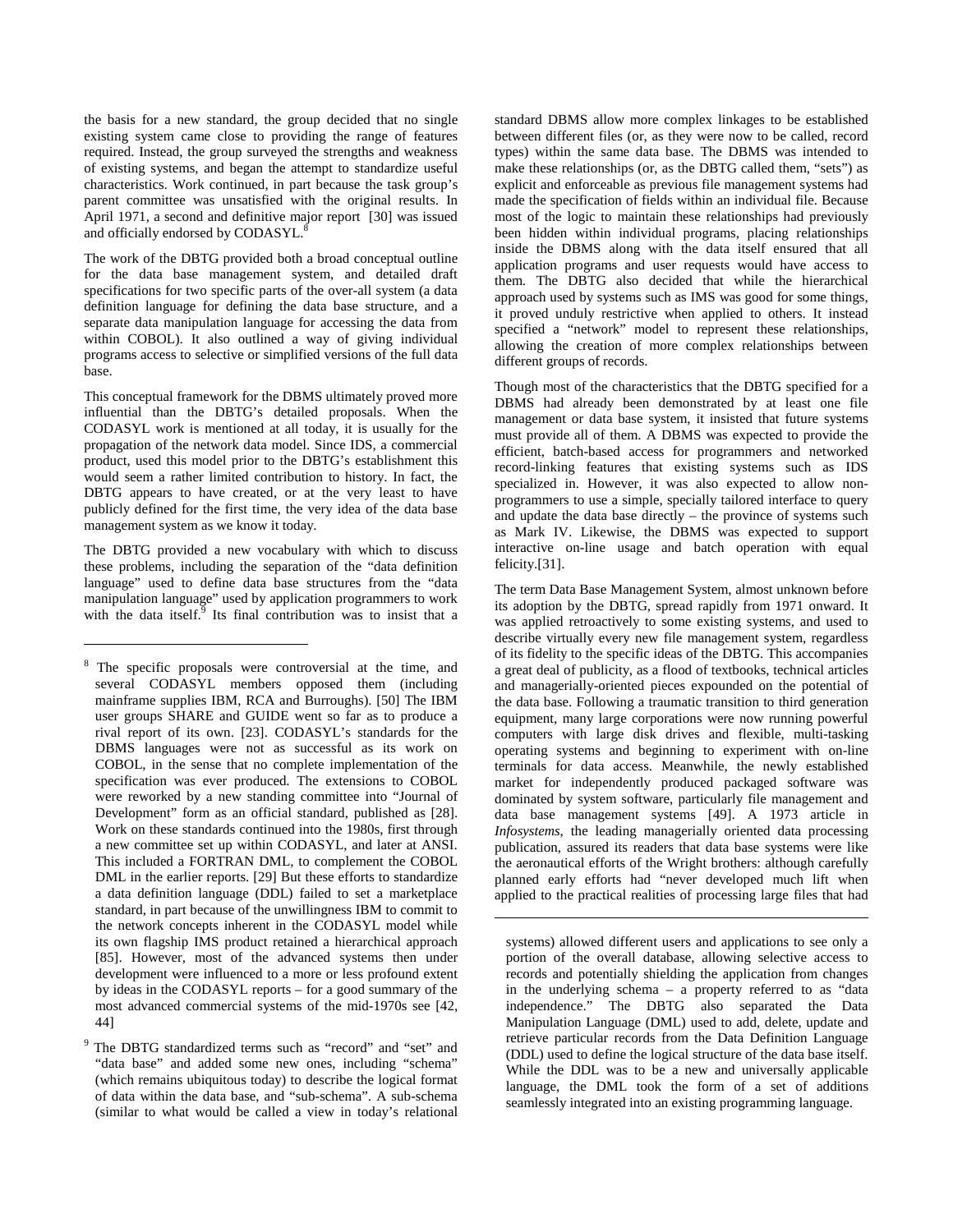to be stored, indexed and sorted with live data" they were now poised to rise majestically into the air [93].

One immediate and dramatic result of the debut of the DBMS concept was a new surge of interest in the data base as the foundation of a company-wide management information system. During the late 1960s, a spate of bad publicity based on reports of delays and disasters among MIS pioneers had begun to raise doubts as to its practicality. The DBMS concept appeared as a technical savior for the idea of MIS as a single, all-encompassing system used directly by managers of all levels, and it featured prominently in many articles and textbooks of the early and mid-1970s. It functioned almost as a synonym for MIS. Richard Nolan, a Harvard Business School professor, consultant and one of the most prominent writers on computers and management during the 1970s, used a 1973 Harvard Business Review article to define the data base, rather boldly, as "a single pool or bank" where "all computer-readable data" is stored. He predicted that the long-awaited use of computers by senior executives was finally at hand, "from the union of the data-base concept and the corporation-model concept..." [78, pages 101 and 105]. As he observed the next year, "if the term Data Base or DB is used to replace the term MIS, the titles of recent articles are remarkably similar to the titles of MIS articles of several years ago" [79, page 27]. Many had simply seized on data base as a new and more palatable name for this "total" MIS.

Like the concepts of management information systems and of information retrieval, the idea of a data base was the intellectual product of a social movement trying to construct a new sense of information, as something that could be processed, retrieved and created using new bodies of scientific techniques. Like these other information concepts, the idea of a data base functioned in part to define a new area of professional authority. Considerable tension is apparent in the early 1970s, between those who, whether by virtue of temperament, practical experience or technical orientation, saw the DBMS as a practical tool to improve programmer efficiency and those who took this more utopian view of the data base and made few mentions of its technological underpinnings.

As one of the more practically oriented textbooks on the subject [66, page 22] explained, "A much-publicized but impractical idea of a data base says that a corporation keeps all its processable items of data in a large reservoir in which a diversity of data users can go fishing." The same idea had been given an early statement by Michael Scott Morton, founder of a prominent MIT group researching the managerial applications of computer technology, who in 1971 suggested that "the 'integrated' or 'company-wide' data base [was] a misleading notion, and even if it could be achieved would be exorbitantly expensive" [45].

These quibbles did not stop hopeful accounts of the data base as a technological marvel which would finally centralize and control information of all kinds, turning it from an abstraction into a solid organizational power base. This dream was enshrined in a new figure, the Data Base Administrator. According to one of the earliest descriptions, the DBA must "at once be technically qualified, if not inventive… he must encourage the users to work with him willingly and yet he will be forced to rule against their pet projects; he must represent both management and the users simultaneously; he must be all things to all people at all times." The author admitted that this role did "not exist as a formally established function in today's business" but considered its emergence imminent [64, page 12]. Nolan was still bolder: he believed [79,39] that the DBA would be responsible for "data as a resource… much broader than just computer-readable data," once the "data resource function [had been] carved out of the general management function." A consultant [63, page 9] wrote that the DBA should be "something of a superstar."

Discussion of the DBA makes the rift between manageriallyoriented utopians and programmer-oriented pragmatists particularly apparent. Schubert, who at B.F. Goodrich had overseen a remarkably ambitious in-house DBMS development project, noted simply [95, page 47] that "Data base administration is accomplished by one or more technical experts who are knowledgeable in data base design and creation, operation of the data base management system, and the use of one or more data manipulation languages. The data base administrator must also be capable of working well with systems analysts, programmers, and computer operations personnel." It seems likely that this reflected practice in those firms actually using the technology rather than just talking about it; certainly, by the time DBMS technology became ubiquitous in the 1980s the DBA was a technical specialist rather than an information executive.

The idea of the "data dictionary" was given considerable discussion in the early 1970s. This was a central registry of the information gathered and produced by different parts of the business. By standardizing different representations of the same information, and establishing clear rules about who was responsible for each piece, companies could eliminate duplication and lay the groundwork for greater integration. This was originally seen as a managerial, rather than a technical, tool: one Arthur D. Little consultant noted that "in its simplest form, a data dictionary is a well-organized, up-to-date notebook containing basic information about data elements" [36, page 102]. But, as with the DBA, the data dictionary slipped from the managerial into the technical – after the term was applied to scores of software products in the late 1970s [21] it came simply to describe that portion of the DBMS where DML definitions were kept.

One IBM advocate of the data dictionary approach [20,23] likened data to money: "[o]nce management realizes the relationship of reliable data to corporate well-being, they will treat their data with the same care used to handle their cash." Nolan made a similar pitch in his book *Managing the Data Resource Function,* the title of which suggested that information, like people and money, was a vital resource of business and therefore deserved similar managerial attention [79]. Indeed, the claims made by Nolan that the DBA would be charged with overall responsibility for all corporate information, using computer technology where appropriate but ultimately claiming managerial rather than technical authority, directly prefigure those made more generally for the new position of Chief Information Office or CIO in the 1980s [103].

#### **6. EARLY DBMS SYSTEMS IN USE**

The DBMS enjoyed considerable practical success during the 1970s. By the end of the decade, most large computer installations had installed a DBMS package of some kind. Many of the most financially successful products of the independent software industry were DBMS or file management packages. Adoption of data base management software proved to be a boon to application programmers. In administrative applications of the kind traditionally carried out by corporate data processing departments,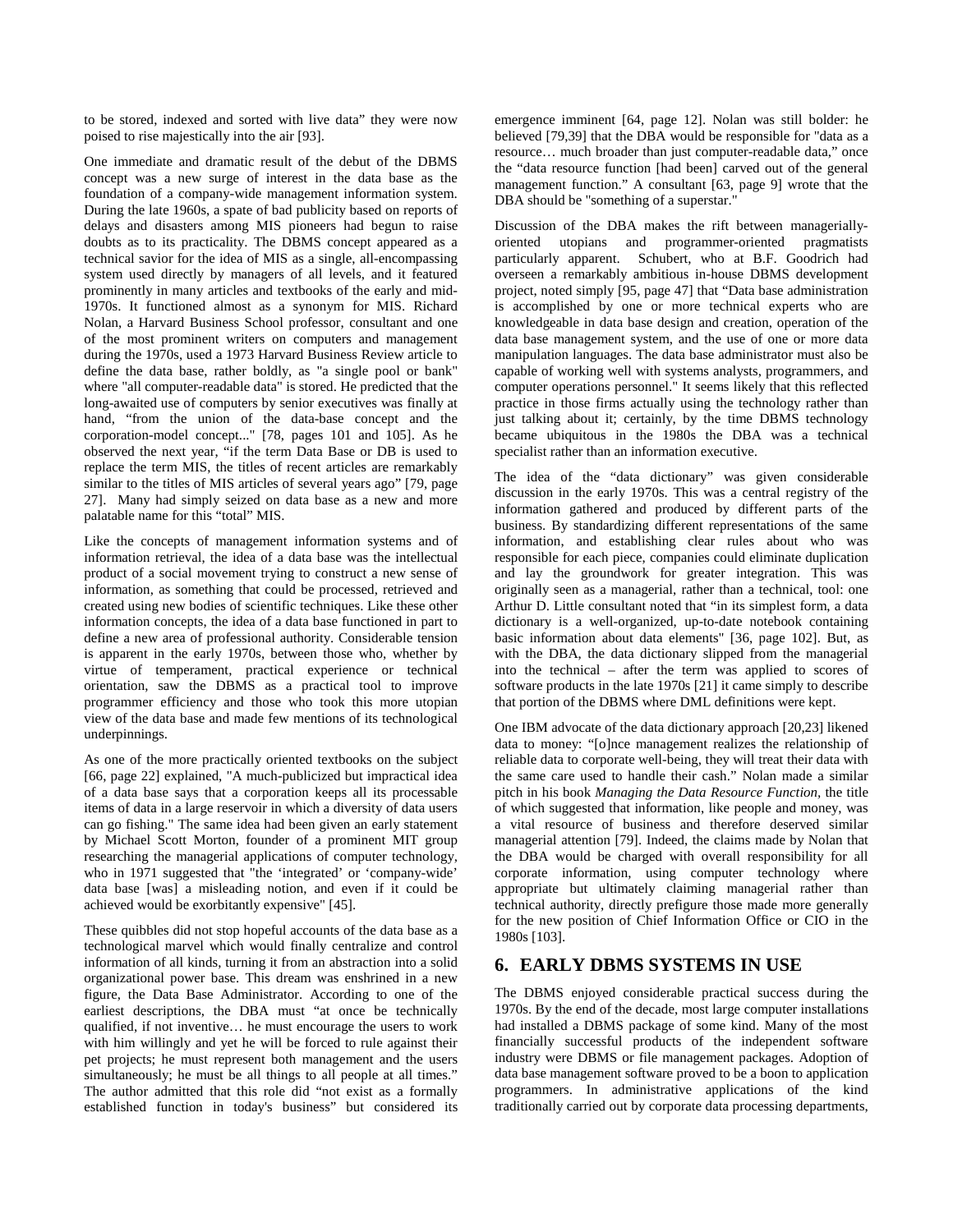an enormous amount of programmer time was taken up doing the things that DBMSs were supposed to automate. They made programs cheaper to develop, much easier to maintain, and facilitated the integration of different business tasks. Data base management technology as defined by the DBTG was very good at dealing with very uniformly structured, hierarchical data of the kind found on administrative forms. 10

Yet the DBMS never quite lived up to the expectations of people like Nolan, who saw it as a managerial panacea. Indeed, the managerial hype that developed around DBMS technology may have made it hard for firms to make informed technical decisions. As early as 1973, a report [35] by two Booz, Allen & Hamilton consultants suggested that both software and the hardware needed remained immature, that little experience so far existed in its use and that the generalized features offered by the DBMS brought a hefty performance penalty and might well trigger the purchase of more memory or a new processor unit. Most of the true costs were hidden, particularly the staff requirements. As they put it, "Some DBMSs are as complex as the operating system which services them. Also, this group must continuously apply and test new program fixes and new features to keep the system 'alive and well.' It is not uncommon to see a small systems programming team double or even triple as the result of a DBMS" [35, page 74]. Later reports, in [97], suggest that these problems continued for several years, and that many firms installed DBMS packages because of a "bandwagon" rather than a careful and informed evaluation. Despite direct access by executives being a theoretical keystone of the data base as an MIS tool, no surveys of the early 1970s were able to find any firms where the data base was used directly by managers, or even by analysts [78, page 113].

Companies keen to get their hands on a DBMS had to go to considerable lengths. Richard F Schubert of chemical firm B.F. Goodrich had been part of the DBTG, and led his company into implementing its own system IDMS based on a stripped down version of the CODASYL proposals. It was used to support batch mode applications such as billing and accounting as well as online access to order entry and its inventory of finished goods [57]. In 1973, Goodrich sold the rights to IDMS to marketing savvy entrepreneur John Cullinane, who by the early 1980s had built an eponymous software firm, one of the era's largest and fastest growing, around it [68, 242-246]. Few companies were prepared to go this far to get a DBMS, and indeed experts of the early 1970s agreed that the exceptionally complex and generalized nature of the technologies involved made the selection of a good package far more sensible than trying to develop a system inhouse.

Even among firms acquitting the most advanced DBMS packages, on-line use was limited and managerial applications rare. Let us

consider two examples of firms using commercially supplied DBMSs in the early 1970s. McDonnell Douglas, using IBM's IMS system, claimed to have created a centralized data base containing all the information previously stored in 264 files covering things like spare parts, production scheduling, bill of materials handling, and inventory management. This made it much easier to change the 95 existing programs that relied on these files, and to set up automatic cross references between different records and, it hoped, to move toward on-line operation in the future [55]. The second firm, much smaller, was devoted to accounts receivable processing for doctors. It used an DBTG influenced DBMS on its Xerox computer to lower its daily processing times shorter for updates and design its new program more rapidly. The results pleased it, despite the fact that the DBMS consumed a large part of the computer's memory and used ten times more processor capacity than the tape based version. It had moved cautiously into on-line operation – while records were retrieved using terminals, all updates were queued and applied at night while the system was off-line in the belief that this "greatly reduces the possibility of a catastrophic loss of data" [14, page 63].

According to a 1975 survey of large industrial firms [90], about one third were using some kind of advanced file or data base management system. Of that third, around half were using systems intended for direct ad-hoc querying by non-programmers, such as MARK/IV, and half were using systems designed to integrate with the conventional programming languages such as COBOL. Hybrid systems, of the type envisioned by CODASYL, had yet to make much impact. Only about a quarter of the systems were used primarily for on-line access, and only two firms claimed to have implemented a data base for the entire firm, though most reported using it for multiple areas of the business. This was very slow to change. Five years later a survey of management information systems in thirty two large corporations found that most of these companies had now installed powerful DBMS packages [27]. Yet when the researchers looked at the actual use made of these systems they found that, "The users surveyed were only beginning to develop DBMS applications.... This is possibly because of the difficulties involved in developing and controlling such activities" [27, page 28].

Even products designed explicitly for use by non-specialists found their main markets to be among data processing specialists. Because they cost less and could run on more modest hardware, file management systems remained more widely used than fully fledged DBMSs. The 1975 survey by Powers found that 41% of firms using these packages reported that information could only be retrieved with the aid of a programmer. Unlike the more powerful systems designed primarily for application programmers to use, these systems were still used primarily (in 77% of firms) with files stored on tape rather than on disk. These systems still worked with individual files rather than vast integrated data bases – indeed, 55% of their users had not even begun to integrate files to remove redundant information.

During the 1970s, the MARK IV file management system became the most successful single product in the admittedly short history of the industry: the first to reach the milestones of \$1 million, \$10 million, and \$100 million in cumulative sales. Compared to the DBTG proposals, its capabilities were modest. Its initial appeal was straightforward: first it was highly efficient in batch operation, and second it had been designed for use by non-

 $10$  Like file management systems before them the new systems still demanded that each record in a file (or "record type") include exactly the same fields, each populated with data in exactly the same format. In addition, because relationships (or "sets") were specified in the Data Definition Language, and so built into the database, the data base designer was forced to specify a complete and coherent set of linkages between different files – something that proved essentially impossible to do for the kind of large-scale, complete and multifunctional data bases envisioned by MIS proponents.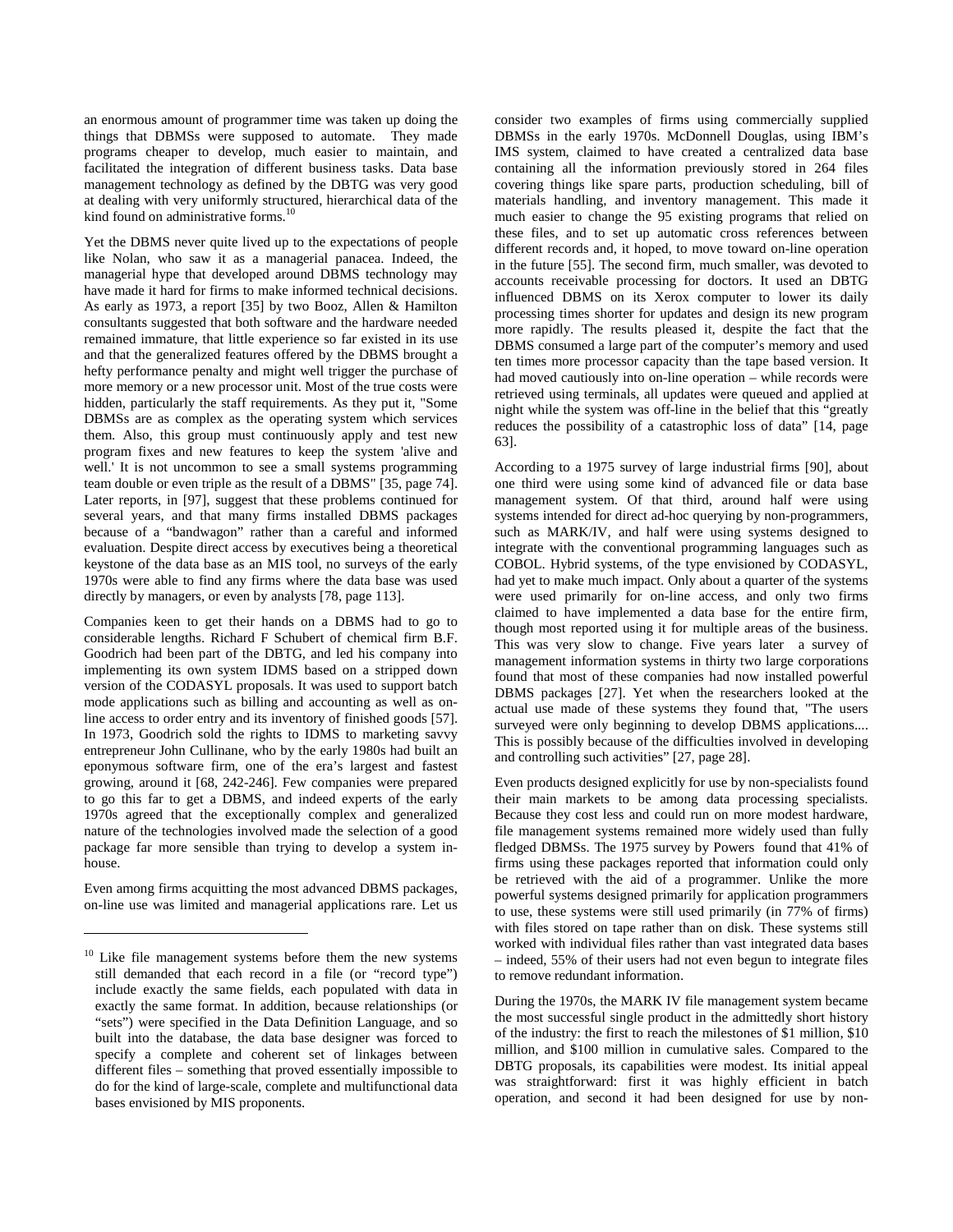programmers. Requests for data were entered onto one of four simple paper forms, and then keypunched into computer form for later processing. But even MARK IV found its main audience among programmers. As time went by, development of MARK IV focused more and more on the needs of full time programmers, who used it as a foundation for the construction of complex application programs. An official company history credited this process to the influx of data processing specialists into its "IV League" user group, which ensured that their opinions "overwhelmed the voices of the non-programming end users" in the company's planning [43, page 9.26]. The proceedings of this group suggest that non-specialists found advanced work harder than had been expected. According to an Eastern Airline representative, while most of its 200 users were "a complete new breed of coders… non-programmers, little or no data processing background," attempts to train them in information retrieval techniques without giving an understanding of what went on in "the mysterious black box" of the computer had failed. Contrary to their expectations, "The only users able to move into extended capabilities with any degree of success were those with some data processing background" [65, Appendix F].

While there was a substantial demand for products that would let non-specialists produce computerized reports without the assistance of programmers, the leading DBMS systems did not do a good job of meeting this. One of the most successful software products of the 1970s, Pansophic's Easytrieve, was an easy to use report generation system designed to extract information from files and data bases. Easytrieve thrived in competition with more complex DBMS and file management software, and many firms purchased the optional modules needed to use it in conjunction with the most powerful DBMSs [87].

By the end of the 1970s, then, it was clear that DBMS technology had failed to live up to the hopes vested in it by its more managerially focused promoters. While powerful DBMS systems were now common in large corporations, few were being used to support new kinds of managerial application. Even the most sophisticated DBMS systems were used mostly in batch mode rather than on-line, and by programmers rather than managers. The data base management system was more of an improved file management system. Massive, integrated data stores remained very hard to construct, while interactive computer models of the kind anticipated by advocates of MIS remained conspicuous by their absence.

#### **7. THE DATA BASE MANAGEMENT SYSTEM SINCE 1980**

In 1973, Charles W Bachman was awarded the Association for Computing Machinery's Turing Medal – the most prestigious award in computer science. The citation singled out his creation of the pioneering IDS system (which it retroactively termed a DBMS) and his work on the DBTG to incorporate these ideas into its specifications. This award was in itself an important event, representing a new level of acceptance among computer science researchers of data base problems as intellectually respectable subjects of inquiry alongside better established areas such as numerical analysis, compiler theory and the theory of algorithms. The event is better remembered, however, for Bachman's speech [7]. Entitled "The Programmer As Navigator," it developed the idea that the shift to DBMS technology represented something akin to the Copernican revolution – in that the work of

programmers would now revolve around the data base rather than the hardware of the computer. Though this prophecy took several decades to come true, knowledge of data base systems has now become a fundamental requirement for virtually all administrative applications programming, systems analysis and advanced web design work. But, as its title also implied, the impact of generalized DBMS would be much greater for programmers than for managers.

The acceptance of the DBTG concept of a data base management system thus implied a new and more concrete vision of what a data base was – basically a body of electronic data that could be managed by a data base management system. As such, the commercial success of DBMS packages supported the growing prestige of corporate computing staff, against attempts by information scientists and documentationalists [5] to turn the library, rather than the computer room, into the heart of any corporate information system. Despite the MIS influenced hopes of the 1970s that a DBMS could be the heart of a system including all corporate information, it proved adept at handling only a small subset of this material. The data base, as realized through an extension of existing file processing tools, embodied the highly structured, administrative transaction-oriented view of information held by data processing staff and computer vendors.

The narrowing of the data base concept, and its close association with the DBMS, also represented a shift away from the idea, implicit in much earlier discussion of information retrieval, that all important information was scientific or at least was amenable to the same retrieval techniques as scientific information. The data base concepts pioneered by elaborate, military systems of the 1960s such as SDC's TDMS – on-line access, flexibly structured data, interactive definition of data formats by users, played little part in the leading commercial systems of the 1970s. Neither was there a significant commercial market for products based on these technologies. Though the industrial research budgets of leading corporations might have paid for subscriptions to the newly available on-line scientific data bases of the 1970s [46], the managers and computing departments of the same companies had little interest in using these technologies to manage their own information. The commercial emergence of on-line information services, discussed in great detail in [16], appears to have taken place in almost complete isolation from work on DBMS packages.

The DBMS concept proved far more important and longer lasting than the particular methods for its realization put forward by the CODASYL DBTG. During the 1970s a new approach, the relational model [25, 33], gradually gained acceptance among database researchers. The relational model was far more conceptually elegant and flexible than the network model endorsed by CODASYL, which proved both restrictive (because relationships must be specified when the data base is designed) and insufficiently abstracted from the physical storage of data (programmers were still forced to write code to navigate explicitly from one record to another when working with linked data). Because the relational model shifted the responsibility of specifying relationships between tables from the person designing them to the person querying them, it permitted tables to be joined in different ways for different purposes. This turned out to be necessary (if not sufficient) for the establishment of large, general purposes data bases shared between different departments and computer systems. The relational model has also been praised for its non-procedural nature – further separating the user from the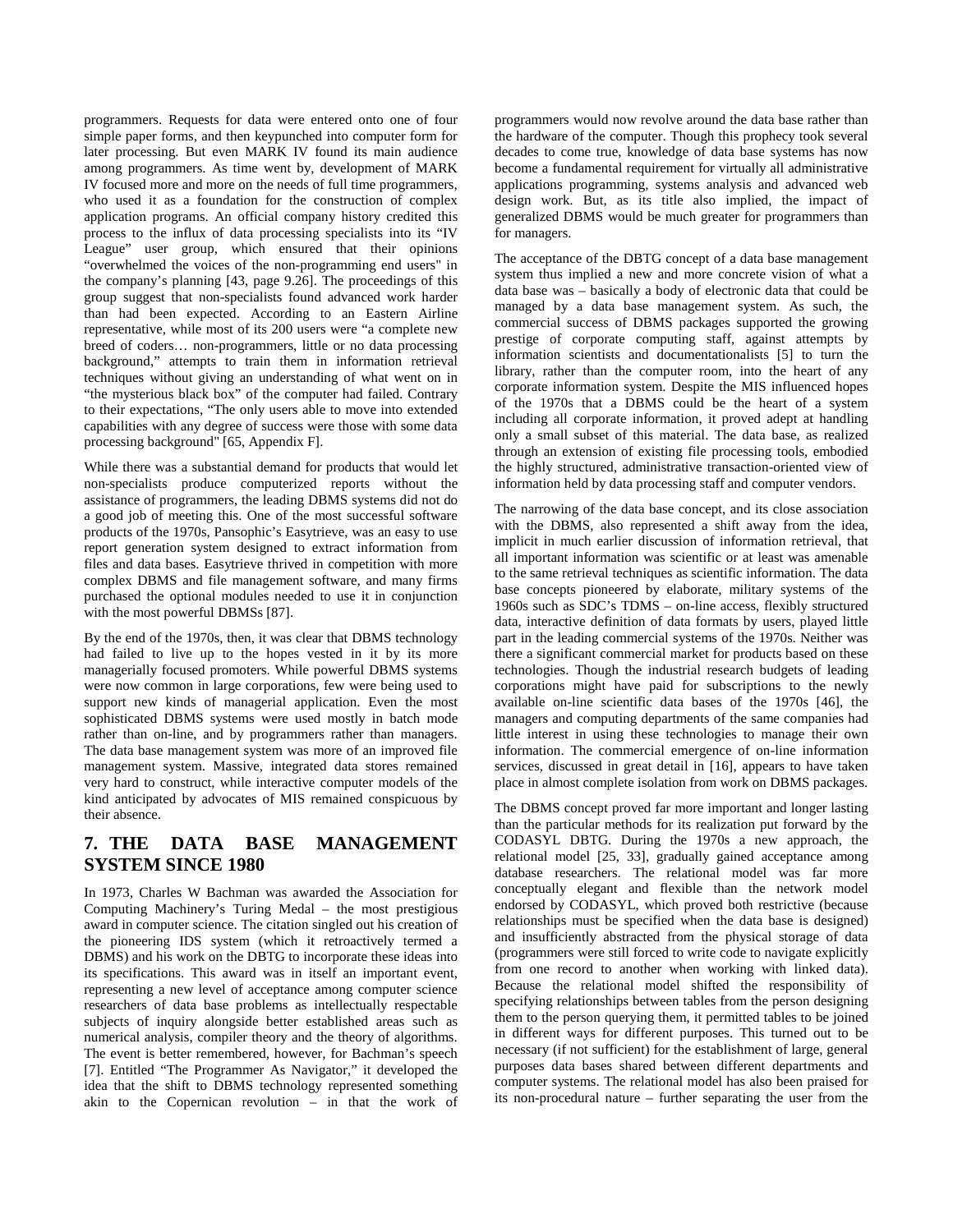physical storage mechanisms involved [75]. This simplified programming and insulated application code from changes in the database structure. Accepting his own Turing award in 1981 for his development of the relational data base model, Edgar F. Codd suggested that the CODASYL network model had forced the programmer to become too much of a navigator, at too low a logical level [32].

Use of early DBMS systems was highly concentrated. According to internal reports prepared by one software firm, as late as 1981 TOTAL, the market leader, had just 4,171 installations while IBM's IMS won second place with an estimated 1,500 [82]. The first widely used relational DBMS, Oracle, was launched in 1980 and found an early niche in the rapidly growing market for minicomputer systems. During the 1990s, relational systems gained the power and maturity to gradually edge out earlier mainframe products such as IMS, though even today the transition is far from complete. At the same time, the increasing power of personal computer systems opened new niches for DBMS technology on desktop computers and inexpensive departmental servers. Almost every custom business application produced during the past decade relies on a relational DBMS to store and retrieve data. Relational DBMS systems are widely used on personal computers. Indeed, Microsoft now bundles a version of its powerful SQL Server DBMS with the "professional" editions of its Office suite, and has even adapted it for use with its Pocket PC hand held computers. Microsoft has long aimed, though so far without success, to replace the conventional file system and the email repositories found on today's Windows operating systems with a multitalented DBMS. In some ways, the DBMS has indeed become a universal container for computer data.

#### **8. CONCLUSIONS**

The data base management system provides an interesting example of the tensions hidden behind phrases such as "information technology." The progression of the concepts of data base and data base management system over the 1960s and 1970s demonstrate an unmistakable tension between the rather limited and technically focused achievements of actual information systems and the universal, almost utopian claims that information problems can be defined, and therefore solved, for the general case if only the right tools or technologies can be deployed. The technologies of the file management system, however much improved, could never realize the grand dreams set forward for corporate data bases as universal sources of information. While the invention of the DBMS concept initially revived hopes for the creation of all-powerful data bases, in the longer term its effect was to redefine the very concept of a data base (or as we now say, database) as the contents of a DBMS.

Despite their remarkable ubiquity, DBMSs based on the relational model continued to incorporate the same assumptions about information as earlier file management systems. In particular, the complexity of relational query construction meant that to query and update the data base still required the involvement of a programmer, a specially written application program, or trained

specialist. The designers of the now-standard SQL language had assumed that replacing algebraic characters with words such as "SELECT" would make it easy for managers to write their own queries [74], but the complexity and rigor could not be removed so easily. And although the relational model made it easier to join tables together in different ways, data base designers still had to specify the exact format of each column within the table, and include exactly the same fields in each row.

As a result, the DBMS was very well suited to the bureaucratic records for things such as payroll administration, because each record included the same pieces of data (years of service, SSN, hourly rate, overtime status and so on). It made it very simple and efficient to update information, and so is well suited to administrative systems where records are constantly updated. On the other hand, it was entirely useless for representing and searching less rigidly formatted data, such as full-text records, correspondence, or even scientific abstracts. There has certainly been no shortage of interest by database researchers in the design of alternative and more flexible models. Many of these have been promoted in commercial products, including object oriented database systems [114], multi-valued databases and other approaches. Indeed, "post relational" has become a marketing buzzword during the last decade, and just like "relational" in the 1980s, and indeed "data base management system" in the 1970s, it has been applied to such a broad range of products as to thoroughly blur its actual meaning [37].

The point remains, however, that today's dominant data base technology still includes rigid concepts of fields and data types inherited from punched card systems and remains far from living up to the vision of a universal repository for data of all kinds. Only with the rise of the World Wide Web in the mid-1990s did widespread attention turn back to the indexing and management of huge amounts of natural language information. Systems such as AltaVista and, more recently, Google have proved remarkably adept at returning relevant results from a sea of unstructured data. However, these technologies remain quite distinct from mainstream DBMS systems.

As DBMS use proliferated, firms found themselves unable to integrate all corporate data into a single pool in the manner promised by early data base advocates. When DBMS technology achieved almost universal use, large firms were left with hundreds or thousands of disconnected and duplicated data bases and no easy way to merge them. Data warehousing, one of the leading obsessions of corporate IT departments and consulting firms of the mid- and late-1990s, was an attempt to construct enormous read-only data bases for reporting purposes in which all data was linked and reformatted into a standard form. Firms intended to use these buckets of facts for "data mining" and the provision of "business intelligence" to best their competitors [38]. The corporate data pools imagined forty years ago have inched ever closer to reality, yet the messy reality of specialized, limited and inflexible data storage technologies continues to contrast with the pristine simplicity of the original vision.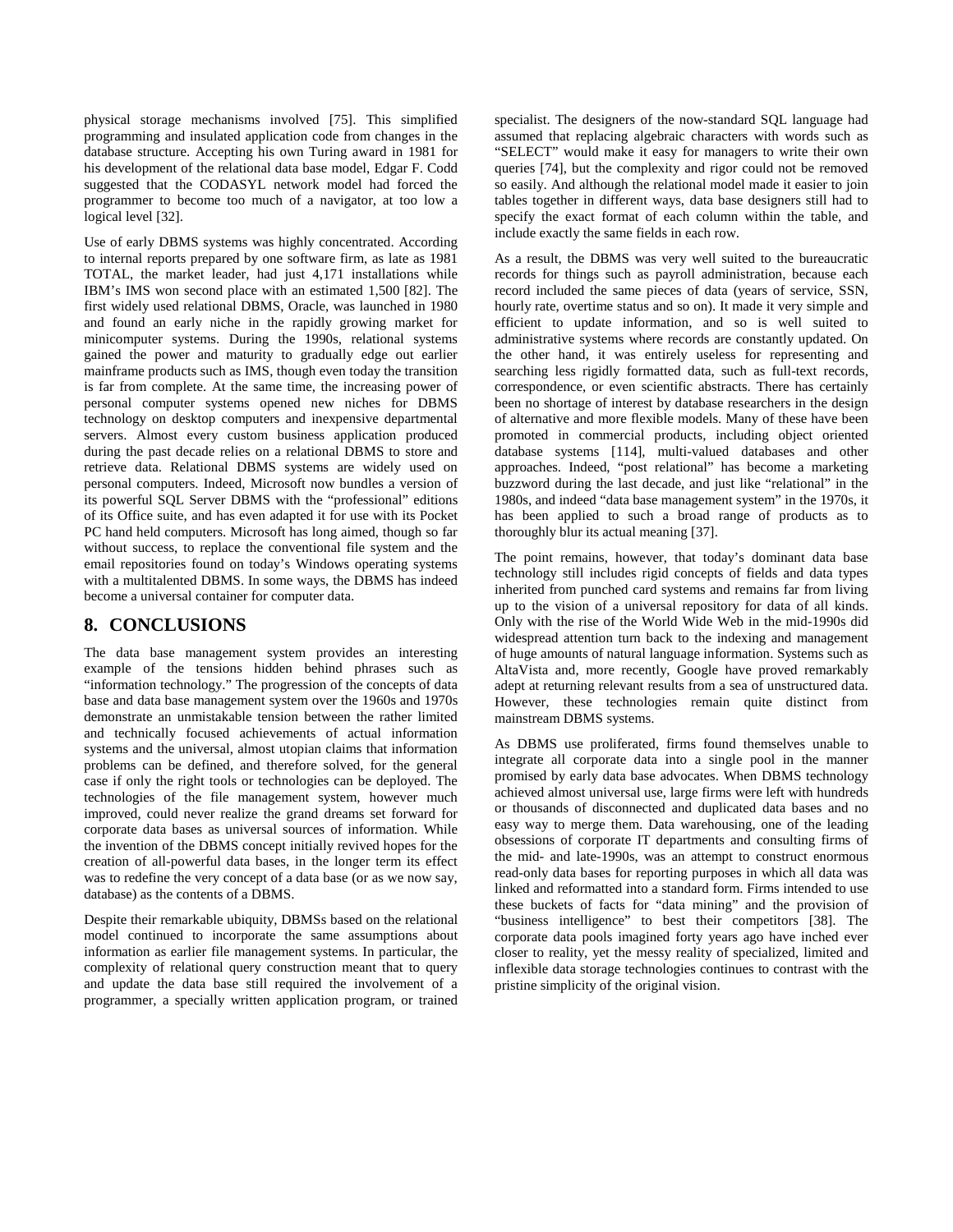# **9. APPENDIX: FILE AND DATA BASE MANAGEMENT PACKAGES OF THE 1960S AND EARLY 1970S**

| <b>System</b>                                                                                     | <b>Produced By</b>                              | Approximate<br>release date           | <b>Notes</b>                                                                                                                                                                                                                                                                                                                                                                                                                                           |
|---------------------------------------------------------------------------------------------------|-------------------------------------------------|---------------------------------------|--------------------------------------------------------------------------------------------------------------------------------------------------------------------------------------------------------------------------------------------------------------------------------------------------------------------------------------------------------------------------------------------------------------------------------------------------------|
| 9PAC                                                                                              | <b>SHARE</b>                                    | 1959                                  | Consisted of generalized File Maintenance and Report Generation systems.<br>Developed cooperatively by a group of IBM 709 installations through the<br>SHARE organization, and heavily influenced by the earlier generalized<br>report generation system produced by General Electric's Hanford site. 9PAC<br>used tape storage, but included record descriptions in the file header and<br>allowed record hierarchies within a file.                  |
| <b>GIRLS</b><br>(Generalized<br>Information<br>Retrieval<br>and<br>Listing),<br><b>MARK I-III</b> | Douglas<br>Aircraft                             | 1962-196?                             | A series of programs developed by John A. Postley, beginning with<br>generalized reporting and evolving into a batch based file management<br>system intended for use by non-programmers. [43, 88, 89]. Commercialized<br>as Mark IV (see below).                                                                                                                                                                                                      |
| IDS<br>(Integrated<br>Data<br>Store)                                                              | General<br>Electric                             | 1963 onward for<br>internal use. GE   | File management system, evolved from internal GE application used to track<br>inventory levels. Batch based, used by programmers, often with COBOL.                                                                                                                                                                                                                                                                                                    |
|                                                                                                   | (later)<br>Honeywell<br>Information<br>Systems) | product from mid-<br>1960s.           | Pioneered the creation of links between records in different files. Through<br>its creator, Charles W Bachman <sup>11</sup> , was a major influence on CODASYL<br>specifications. [8, 22, 92]. With Honeywell takeover of GE computer<br>business, ran on Honeywell H600 and H6000 series machines.                                                                                                                                                    |
| TDMS/CDMS<br>(Time-shared/<br>Commercial Data<br>Management<br>System)                            | <b>SDC</b>                                      | 1967,<br>1969                         | On-line timeshared system, allows non-programmers to create data base<br>definitions, load data, and issue queries. Ran on IBM/360 series. TDMS by<br>military. See [10, 116-121] and [107]. Renamed CDMS and offered as a<br>commercial product for the IBM/360 series from 1969, but required SDC's<br>own operating system. Then as a flagship service for SDC's nationwide<br>network of SDC Data Centers. [10, 16, 19, 101].                      |
| IMS<br>(Information)<br>Management<br>System)                                                     | <b>IBM</b>                                      | 1968 as product                       | Evolved from application produced in collaboration with Rockwell for use<br>at NASA to tack components for the Apollo program. [13]. Used<br>hierarchical data model, versus the network model of IDS, but supported<br>online applications. Still in use on some mainframes.                                                                                                                                                                          |
| MARK IV                                                                                           | Informatics<br>General                          | 1968                                  | File management system, developed from above. Intended for batch mode<br>use by non-programmers. Simple interface for creation, updating and<br>querying of files. Highly successful product, though use came primarily<br>from programmers. On-line support late and limited. [19, 101, 111]                                                                                                                                                          |
| GIS (Generalized<br>Information<br>System)                                                        | <b>IBM</b>                                      | 1969                                  | Intended to function in batch or on-line mode. Oriented toward ad-hoc<br>querying by non-specialists. Ambitious but repeatedly delayed. [18] [19]<br>$[61]$ .[86]                                                                                                                                                                                                                                                                                      |
| <b>IDMS</b> (Integrated<br>Database<br>Management<br>System)                                      | <b>B</b> F Goodrich<br>initial work.            | Initial<br>development 1969-<br>1972. | Developed internally by B F Goodrich for internal use on IBM/370<br>mainframe. Powerful DBMS heavily influenced by CODASYL concepts,<br>including the network data model, and by previous experience with IDS.<br>Worked primarily in batch mode, with support for on-line applications.<br>Marketed by Cullinane Corporation from 1973 onward. One of the most<br>successful DBMS products of the late 1970s and early 1980s. [57, 59, 68,<br>95, 96. |
|                                                                                                   | Cincom as<br>product.                           |                                       |                                                                                                                                                                                                                                                                                                                                                                                                                                                        |
| <b>TOTAL</b>                                                                                      | Cincom                                          | 1970                                  | Firm founded by former IBM salesman. TOTAL was an early CODASYL<br>influenced DBMS, based on the network data model. [3].                                                                                                                                                                                                                                                                                                                              |

<sup>&</sup>lt;sup>11</sup> The Charles W. Bachman Papers (CBI 125), Charles Babbage Institute, University of Minnesota, Minneapolis include considerable material on IDMS, though most of this dates from after Bachman joined Cullinane in 1980.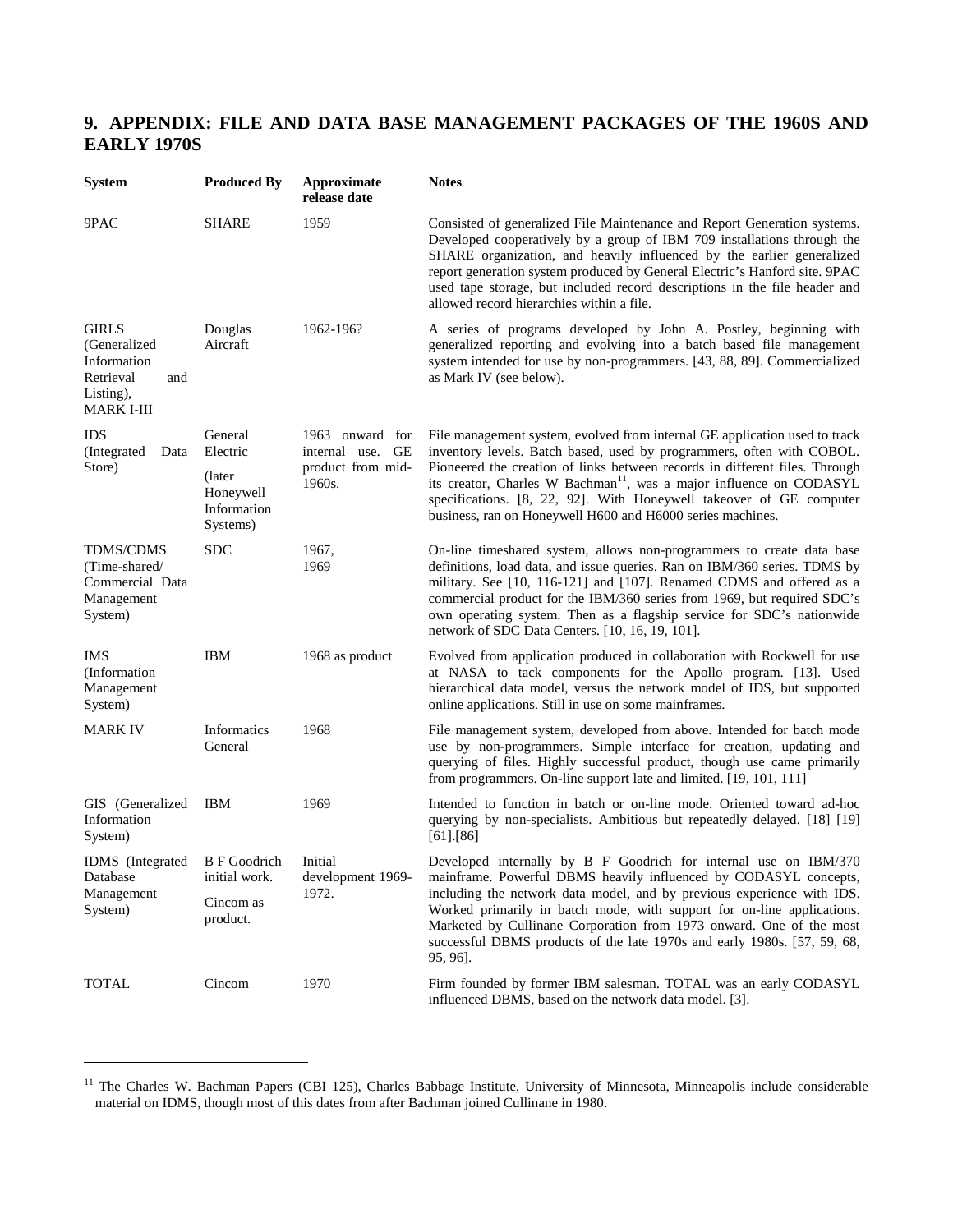| <b>ADABAS</b>     | Software AG                                                  | 1970        | Highly efficient DBMS using "inverted file" structures to index files,<br>providing high speed batch mode capabilities for application developers.<br>ADASCRIPT query language intended for use by non-specialists. Still sold.                                                                                                                                                                                                                                                                                               |
|-------------------|--------------------------------------------------------------|-------------|-------------------------------------------------------------------------------------------------------------------------------------------------------------------------------------------------------------------------------------------------------------------------------------------------------------------------------------------------------------------------------------------------------------------------------------------------------------------------------------------------------------------------------|
| <b>DMS</b> 1100   | Univac                                                       | 1971        | DBMS based on CODASYL concepts, produced by Univac for users of its<br>1100 series machines. [15, 105]                                                                                                                                                                                                                                                                                                                                                                                                                        |
| <b>EASYTREIVE</b> | Pansophic<br>(distributed)<br>and<br>eventually<br>acquired) | 1973        | An easy to use querying and report generation system, combined with a tape<br>based file management system. Highly successful, and one of the top ten<br>products of the independent packaged software industry during the 1970s.<br>Its success illustrates the continuing demand for simple systems, and the<br>popularity of optional modules to connect it to IMS and IDMS as an<br>alternative front-end system for querying shows the limitations of early<br>DBMS systems in handling ad-hoc queries and reports. [87] |
| System 2000       | MRI                                                          | Early 1970s | Company founded by University of Texas researchers. Hierarchical system,<br>but influenced by CODASYL model. Offered for IBM, CDC, Univac<br>machines. Included report capabilities, good support for ad-hoc queries.<br>[106]                                                                                                                                                                                                                                                                                                |

#### **10. ACKNOWLEDGMENTS**

Thanks to Rick Snodgrass for introducing this paper to SIGMOD Record, to Mary Ellen Bowden for encouraging me to write it in the first place, to Boyd Rayward for his close attention and helpful comments through multiple drafts, to ACM SIGMOD for funding my oral history interview with Charles W. Bachman and to the Computer History Museum for supporting my oral history interview with Robert L. Patrick.

#### **11. REFERENCES**

- [1] Akera, A. Voluntarism and the Fruits of Collaboration. *Technology and Culture*, *42*, 4 (October 2001), 710-736.
- [2] Anonymous (ed.), *Disc File Applications: Reports Presented at the Nation's First Disc File Symposium*. American Data Processing, Inc., Detroit, 1964.
- [3] Anonymous MIS, the Impossible Dream? *Infosystems*, *20*, 2 (February 1973), 70.
- [4] Anonymous A panel Discussion on Time-Sharing. *Datamation*, *10*, 11 (November 1964), 38-44.
- [5] Aspray, W. Command and Control, Documentation, and Library Science: The Origins of Information Science at the University of Pittsburgh. *IEEE Annals of the History of Computing*, *21*, 4 (October-December 1999), 4-20.
- [6] Bachman, C.W. *Oral History Interview by Thomas Haigh, 25-26 September 2004, Tucson, AZ, 2004*, Personal collection of author, to be published in ACM Digital Library (details unknown).
- [7] Bachman, C.W. The Programmer as Navigator. *Communications of the ACM*, *16*, 11 (November 1973), 653-658.
- [8] Bachman, C.W. and Williams, S.B. *The Integrated Data Store, A General Purpose Programming System for Random Access Memories,* May 1 1964, Charles W. Bachman Papers

(CBI 125), Charles Babbage Institute, University of Minnesota, Minneapolis.

- [9] Bashe, C.J., Johnson, L.R., Palmer, J.H. and Pugh, E.W. *IBM's Early Computers*. MIT Press, Cambridge, MA, 1986.
- [10] Baum, C. *The System Builders: The Story of SDC*. System Development Corporation, Santa Monica, 1981.
- [11] Bello, F. How to Cope with Information. *Fortune*, *62*, 3 (September 1960), 162-167, 180-182, 187-189, 192.
- [12] Bello, F. The Information Theory *Fortune*, 1953, 136-141, 149-150, 152, 154,156, 158.
- [13] Blackman, K.R. IMS Celebrates Thirty Years as an IBM Product. *IBM Technical Journal*, *37*, 41998), 596-603.
- [14] Blanchard, J.S. We Bet Our Company on Data Base Management. *Datamation*, *20*, 9 (September 1974), 61-65.
- [15] Borgerson, B.R., Hanson, M.L. and Hartley, P.A. The Evolution of the Sperry Univac 1100 Series: A History, Analysis, and Projection. *Communications of the ACM*, *21*, 1 (January 1978), 25-43.
- [16] Bourne, C.P. and Hahn, T.B. *A History of Online Information Services: 1963-1976*. MIT Press, Cambridge, MA, 2003.
- [17] Bowles, M.D. The Information Wars: The Two Cultures and the Conflict in Information Retrieval, 1945-1999. In Bowden, M.E., Hahn, T.B. and Williams, R.V. eds. *Proceedings of the 1998 Conference on the History and Heritage of Scientific Information Systems*. Information Today, Inc., Medford, NJ, 1999, 156-166.
- [18] Bryant, J.H. and Semple, P. GIS and File Management. In Association for Computing Machinery ed. *Proceedings of the 21st National Conference*. ACM, New York, 1966, 97- 107.
- [19] Byrnes, C.J. and Steig, D.B. File Management Systems: A Current Summary. *Datamation*, *15*, 11 (November 1969), 138-142.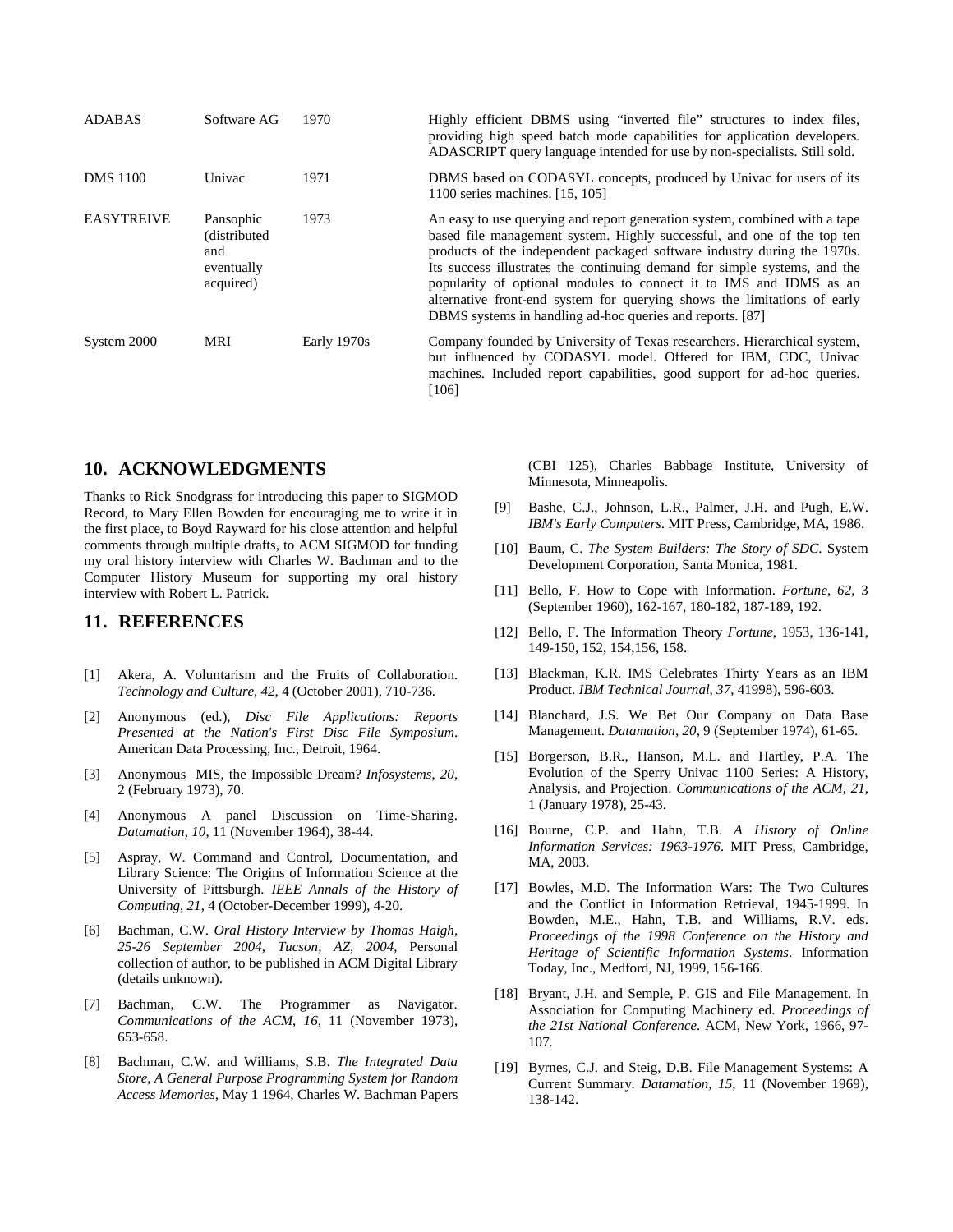- [20] Cahill, J.J. A Dictionary/Directory Method for Building a Common MIS Data Base. *Journal of Systems Management*, *21*, 11 (November 1970), 23-29.
- [21] Canning, R.G. The Data Dictionary/Directory Function. *EDP Analyzer*, *12*, 10 (November 1974).
- [22] Canning, R.G. Data Management: File Organization. *EDP Analyzer*, *5*, 12 (December 1967).
- [23] Canning, R.G. The Debate on Data Base Management. *EDP Analyzer*, *10*, 3 (March 1972), 1-16.
- [24] Canning, R.G. New Views on Mass Storage. *EDP Analyzer*, *4*, 2 (February 1966).
- [25] Chamberlin, D.M. Relational Data-Base Management Systems. *ACM Computing Surveys*, *8*, 1 (March 1976), 43- 66.
- [26] Charles Babbage Institute *Software History Dictionary Project: Information Management System (IMS)*, Charles Babbage Institute, February 17 2004 [cited April 15 2006] http://www.cbi.umn.edu/shp/entries/ims.html
- [27] Cheney, P.H. and Lyons, N.R. MIS Update. *Data Management*, *18*, 10 (October 1980), 26-32.
- [28] CODASYL Data Description Language Committee *CODASYL Data Description Language: Journal of Development, June 1973.* U.S. Govt. Print. Off., Washington, DC, 1974.
- [29] CODASYL FORTRAN Data Base Manipulation Language Committee CODASYL FORTRAN Data Base Facility *Journal of Development*, 1977.
- [30] CODASYL Systems Committee *CODASYL Data Base Task Group: April 1971 Report*. Association for Computing Machinery, New York, 1971.
- [31] CODASYL Systems Committee *Feature Analysis of Generalized Data Base Management Systems*. [n.p., Distributed by the Association for Computing Machinery], New York, 1971.
- [32] Codd, E.F. Relational Database: A Practical Foundation for Productivity. *Communications of the ACM*, *25*, 2 (February 1981), 109-107.
- [33] Codd, E.F. A Relational Model for Large Shared Databanks. *Communications of the ACM*, *13*, 6 (June 1970), 277-390.
- [34] Copeland, D.G., Mason, R.O. and McKenney, J.L. SABRE: The Development of Information-Based Competence and Execution of Information-Based Competition. *IEEE Annals of the History of Computing*, *17*, 3 (Fall 1995), 30-57.
- [35] Cuozzo, D.E. and Kurtz, J.F. Building a Base for Data Base: A Management Perspective. *Datamation*, *19*, 10 (October 1973), 71-76.
- [36] Curtice, R.M. Some Tools for Data Base Development. *Datamation*, *20*, 7 (July 1974), 102-106.
- [37] Date, C.J. What do you mean, 'Post Relational'? 2000 [cited] April 20 2004] http://www.pgro.uk7.net/cjd1a.htm
- [38] Davenport, T.H. Competing on Analytics. *Harvard Business Review*, *84*, 1 (January 2006), 98-107.
- [39] Dearden, J. How to Organize Information Systems. *Harvard Business Review*, *43*, 2 (March-April 1965), 65-73.
- [40] Edwards, P. *The Closed World: Computers and the Politics of Discourse in Cold War America*. MIT Press, Cambridge, MA, 1996.
- [41] Elmasri, R. and Navathe, S.B. *Fundamentals of Database Management Systems*. Benjamin/Cummings, New York, 1989.
- [42] Flynn, R.L. A Brief History of Data Base Management. *Datamation*, *20*, 8 (August 1974), 71-77.
- [43] Forman, R.L. *Fulfilling the Computer's Promise: The History of Informatics, 1962--1982*. Informatics General Corporation, Woodland-Hills, CA, 1984.
- [44] Fry, J.P. and Sibley, E.H. Evolution of Data-Base Management Systems. *ACM Computing Surveys*, *8*, 1 (March 1976), 7-42.
- [45] Gorry, G.A. and Morton, M.S.S. A Framework for Management Information Systems. In Nolan, R.L. ed. *Managing the Data Resource Function*. West Publishing Company, St. Paul, 1974, 87-105.
- [46] Hahn, T.B. Pioneers of the Online Age. *Information Processing and Management*, *32*, 11996), 33-48.
- [47] Haigh, T. The Chromium-Plated Tabulator: Institutionalizing an Electronic Revolution, 1954-1958. *IEEE Annals of the History of Computing*, *23*, 4 (October-December 2001), 75-104.
- [48] Haigh, T. Inventing Information Systems: The Systems Men and the Computer, 1950-1968. *Business History Review*, *75*, 1 (Spring 2001), 15-61.
- [49] Haigh, T. Software in the 1960s as Concept, Service, and Product. *IEEE Annals of the History of Computing*, *24*, 1 (January-March 2002), 5-13.
- [50] Hare, V.C., Jr A Special Report on the SIGBDP Forum: 'The New Data Base Task Group Report". *Data Base*, *3*, 3 (Special Issue 1971), 1.
- [51] Haslett, J.W. Total Systems A Concept of Procedural Relationships in Information Processing. In Meacham, A.D. and Thompson, V.B. eds. *Total Systems*. American Data Processing, Inc., Detroit, MI, 1962, 16-19.
- [52] Head, R.V. Data Base Symposium. *Datamation*, *11*, 11 (November 1965), 41.
- [53] Head, R.V. Management Information Systems: A Critical Appraisal. *Datamation*, *13*, 5 (May 1967), 22-27.
- [54] Head, R.V. MIS-II: Structuring the Data Base. *Journal of Systems Management*, *21*, 9 (September 1970), 37-38.
- [55] Hollenbach, R. An Application of a Data Base System. *Data Management*, *11*, 9 (September 1973), 30-31.
- [56] Hughes, T.P. *Rescuing Prometheus*. Pantheon Books, New York, 1998.
- [57] Huhn, G.E. The Data Base in a Critical On-Line Business Environment. *Datamation*, *20*, 8 (September 1974), 52-56.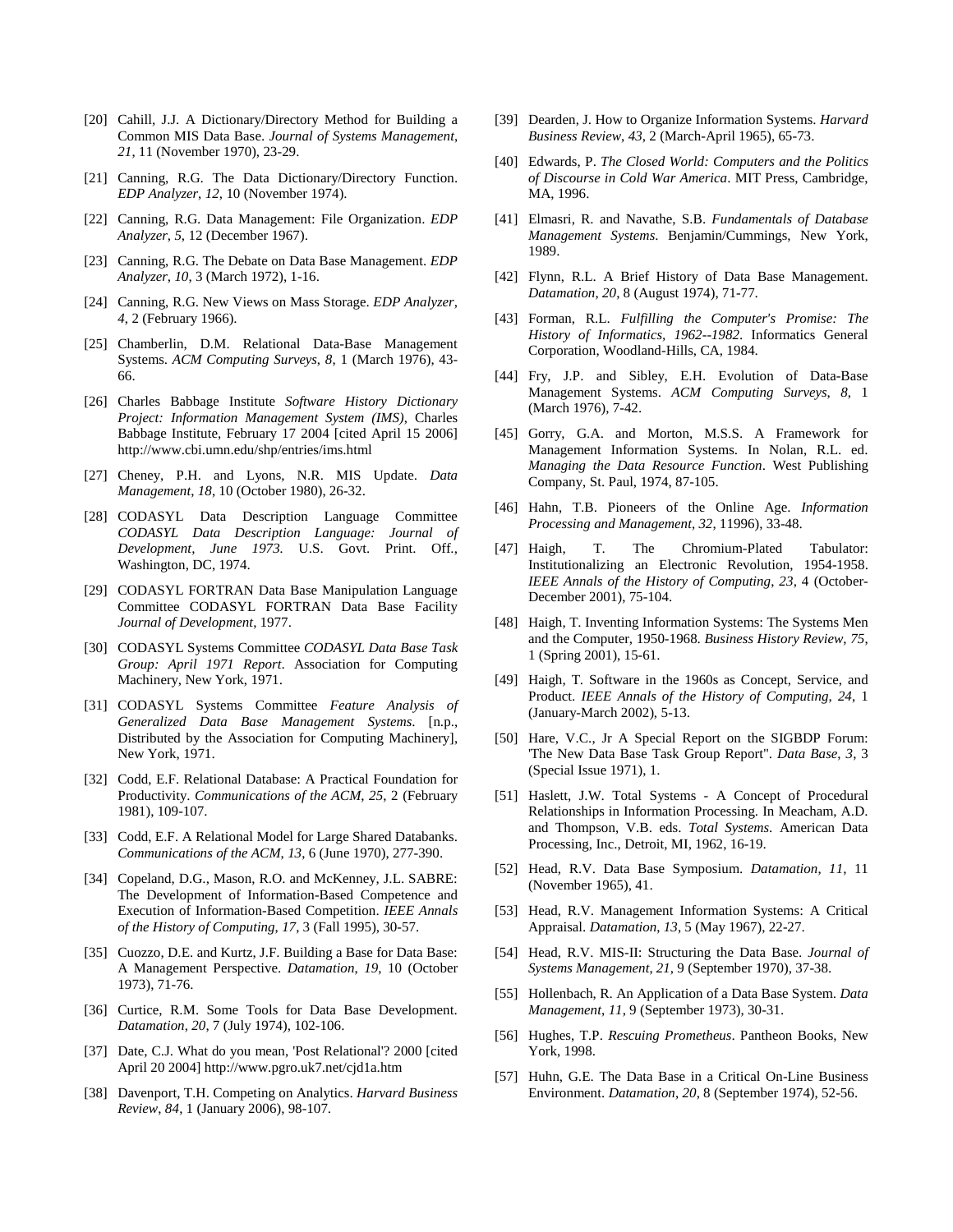- [58] International Business Machines Introduction to the AN/FSQ-7 Combat Direction Central and AN/FSQ-8 Combat Control Central, Ed Thalen, 1965 [cited April 22 2006] http://ed-thelen.org/SageIntro.html
- [59] Karasz, P. and Hoelscher, C. History of IDMS, Australian IDMS Users Group, 1999 [cited July 5 2002] http://users.senet.com.au/~cherlet/idmshist.html
- [60] Keller, A.E. The Man Behind Systems at Shell Oil. *Business Automation*, *7*, 2 (February 1962), 20-24.
- [61] Kircher, P. Breakthrough in Management Information Systems. *Journal of Data Management*, *7*, 2 (February 1969), 28-31.
- [62] Leavitt, H.J. and Whisler, T.L. Management in the 1980s. *Harvard Business Review*, *36*, 6 (November-December 1958), 41-48.
- [63] Luke, J.W. Data Base Systems: Putting Management Back In The Picture. *CSC Report*, *9*, 11975), 8-12.
- [64] Lyon, J.K. The Role of the Data Base Administrator. *Data Base*, *3*, 4 (Winter 1971), 11-12.
- [65] Mark IV User Group *Proceedings of the MARC IV User Group: meeting IX*, Jan. 25-27, 1971, San Francisco, CA, 1971, Evan Linick Collection of Proceedings of the Mark IV User Group (CBI 130), Charles Babbage Institute, University of Minnesota, Minneapolis.
- [66] Martin, J. *Computer Data-Base Organization*. Prentice-Hall, Inc., Englewood Cliffs, NJ, 1977.
- [67] McCaffrey, J.J. *From Punched Cards to Personal Computers*, June 10 1989, John J. McCaffrey Memoirs (CBI 47), Charles Babbage Institute, University of Minnesota, Minneapolis.
- [68] McClellan, S.T. *The Coming Computer Industry Shakeout: Winners, Losers, and Survivors*. John Wiley & Sons, New York, 1984.
- [69] McCracken, D.D., Weiss, H. and Lee, T.-h. *Programming Business Computers*. John Wiley and Sons, New York, 1959.
- [70] McGee, R.C. "Preliminary Manual for the Generalized File Maintenance System, SSD 046," December 23 1958, SHARE Records, 1955-86, NMAH 567, Archives Center, National Museum of American History, Behring Center, Smithsonian Institution, Washington, DC.
- [71] McGee, R.C. The Structure of a Standard File, SSD 045, November 10 1958, SHARE Records, 1955-86, NMAH 567, Archives Center, National Museum of American History, Behring Center, Smithsonian Institution, Washington, DC.
- [72] McGee, R.C. and Tellier, H. A Re-Evaluation of Generalization. *Datamation*, *6*, 4 (July-August 1960), 25- 29.
- [73] McGee, W.C. Generalization: Key To Successful Electronic Data Processing. *Journal of the Association for Computing Machinery*, *6*, 1 (January 1959), 1-23.
- [74] McJones, P. The 1995 SQL Reunion: People, Projects and Politics, August 20 1997 [cited 12th Feb 2000] http://www.mcjones.org/System\_R/SQL\_Reunion\_95/sqlr9 5-System.html
- [75] Michaels, A.S., Mittman, B. and Carson, C.R. A Comparison of the Relational and CODASYL Approaches to Data-Base Management. *ACM Computing Surveys*, *8*, 1 (March 1976), 125-151.
- [76] Miller, E. Information Retrieval--1961. *Datamation*, *7*, 10 (October 1961), 19-21.
- [77] National Research Council *Funding A Revolution: Government Support for Computing Research*. National Academy Press, Washington, DC, 1999.
- [78] Nolan, R.L. Computer Data Bases: The Future is Now. *Harvard Business Review*, *51*, 5 (September-October 1973), 98-114.
- [79] Nolan, R.L. (ed.), *Managing the Data Resource Function*. West Publishing Co, New York, 1974.
- [80] Olle, T.W. Recent CODASYL Reports on Data Base Management. In Rustin, R. ed. *Data Base Systems*. Prentice-Hall, Inc., Englewood Cliffs, New Jersey, 1972, 175-184.
- [81] Osborn, R.F. GE and UNIVAC: Harnessing the High-Speed Computer. *Harvard Business Review*, *32*, 4 (July-August 1954), 99-107.
- [82] Pansophic Systems Incorporated Competitive Products Survey: Data Base Management Systems Software Products, December 31 1981, Author's personal collection (donated by Joseph A Piscopo to Charles Babbage Institute, University of Minnesota).
- [83] Parker, R.W. The SABRE System. *Datamation*, *11*, 9 (September 1965), 49-52.
- [84] Patrick, R.L. Oral History Interview with Thomas Haigh, February 16 2006, Mountain View, CA, 2006, Forthcoming from Computer History Museum, Mountain View, CA.
- [85] Performance Development Corporation An Interview With Charles W Bachman (Part II), Data Base Newsletter, Volume 8, No. 5, September 1980, Charles W. Bachman Papers (CBI 125), Charles Babbage Institute, University of Minnesota, Minneapolis.
- [86] Pickard, A. The Status of GIS. In *SHARE XXXI Proceedings*, 1968, 2.27-22.43.
- [87] Piscopo, J.A. "Oral History Interview by Thomas Haigh, 03 May, Washington DC," 2002, OH 342, Charles Babbage Institute, University of Minnesota, Minneapolis.
- [88] Postley, J.A. Mark IV: Evolution of the Software Product, a Memoir. *IEEE Annals of the History of Computing*, *20*, 1 (January-March 1998), 43-50.
- [89] Postley, J.A. and Jackobsohn, H. The Third Generation Computer Language: Parameters do the Programming Job. In Data Processing Management Association ed. *Data Processing, vol. 11*, Los Angeles, California, 1966, 408- 415.